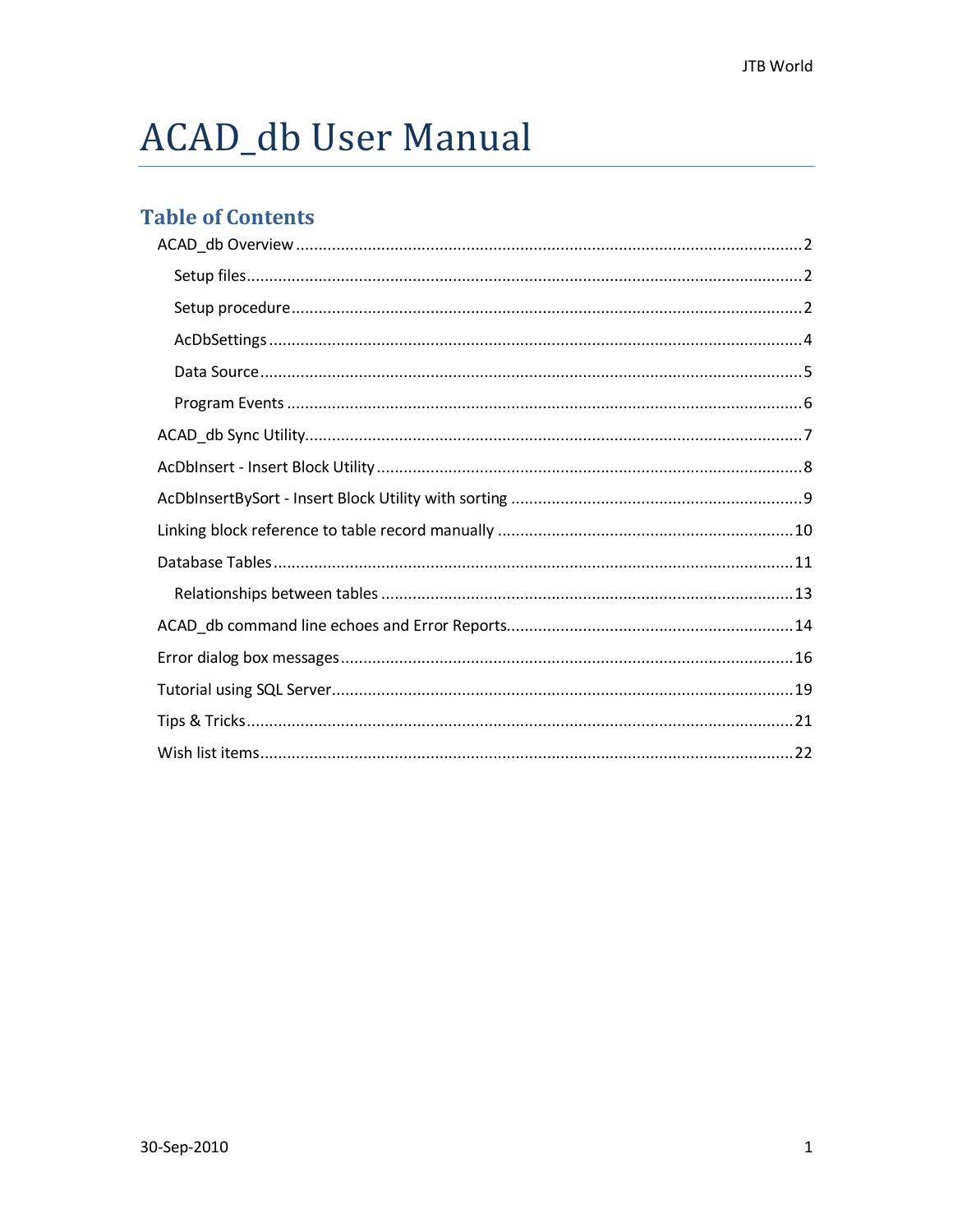## <span id="page-1-0"></span>**ACAD\_db Overview**

ACAD\_db makes it possible to synchronize data between AutoCAD and a database.

Any database like Access (MDB) or SQL Server that can be connected with dbConnect within AutoCAD is supported. Other examples are SQL Server Express, Oracle, ODBC, etc. AutoCAD 64 bit does not support Access databases.

Compatibility with AutoCAD 2007 up to AutoCAD 201 including verticals. Newer versions will be supported when they are released and older versions might be supported upon request.

## <span id="page-1-1"></span>**Setup files**

JTB.ACADdbMgd.dll ACAD\_db\_Samples.mdb ACAD db EmptyTemplate.mdb ACAD\_db Blocks and Tables - Metric.dwg ACAD\_db\_samples.UDL ACAD db license.txt (sent by email from JTB World upon request)

#### <span id="page-1-2"></span>**Setup procedure**

- 1. Place the DLL file in a single local folder. For example C:\Program Files\JTB World\ACAD db.
- 2. Place also the license file ACAD\_db\_license.txt in the same folder.
- 3. ACAD\_db\_samples.UDL should be placed in the Data Links folder. The location is found easiest by using Options>Files>Data Sources Location within AutoCAD.

The DLL needs to be loaded by your AutoCAD application and that can be done in different ways. Use one of the following options.

- Add the row below to your acad.lsp file so it loads automatically when AutoCAD starts. (command "netload" "C:/Program Files/JTB World/ACAD\_db/JTB.ACADdbMgd.dll")
- Use one of the AutoLoad...reg files that can be provided. Double click on the file and accept to merge to the registry. This will make sure that the commands are available whenever you run AutoCAD.
- Use the command NETLOAD and select the DLL. This loads the command in the current session only. This is not recommended for production usage.
- Create a menu command, toolbar button, ribbon button or palette tool using CUI and force load it before running the command.

Macro or Command string:

^c^c(command "netload" "C:/Program Files/JTB World/ACAD\_db/JTB.ACADdbMgd.dll") AcDbSettings;

This is not recommended way to load the DLL for production usage. But it can be used to run the ACAD\_db commands.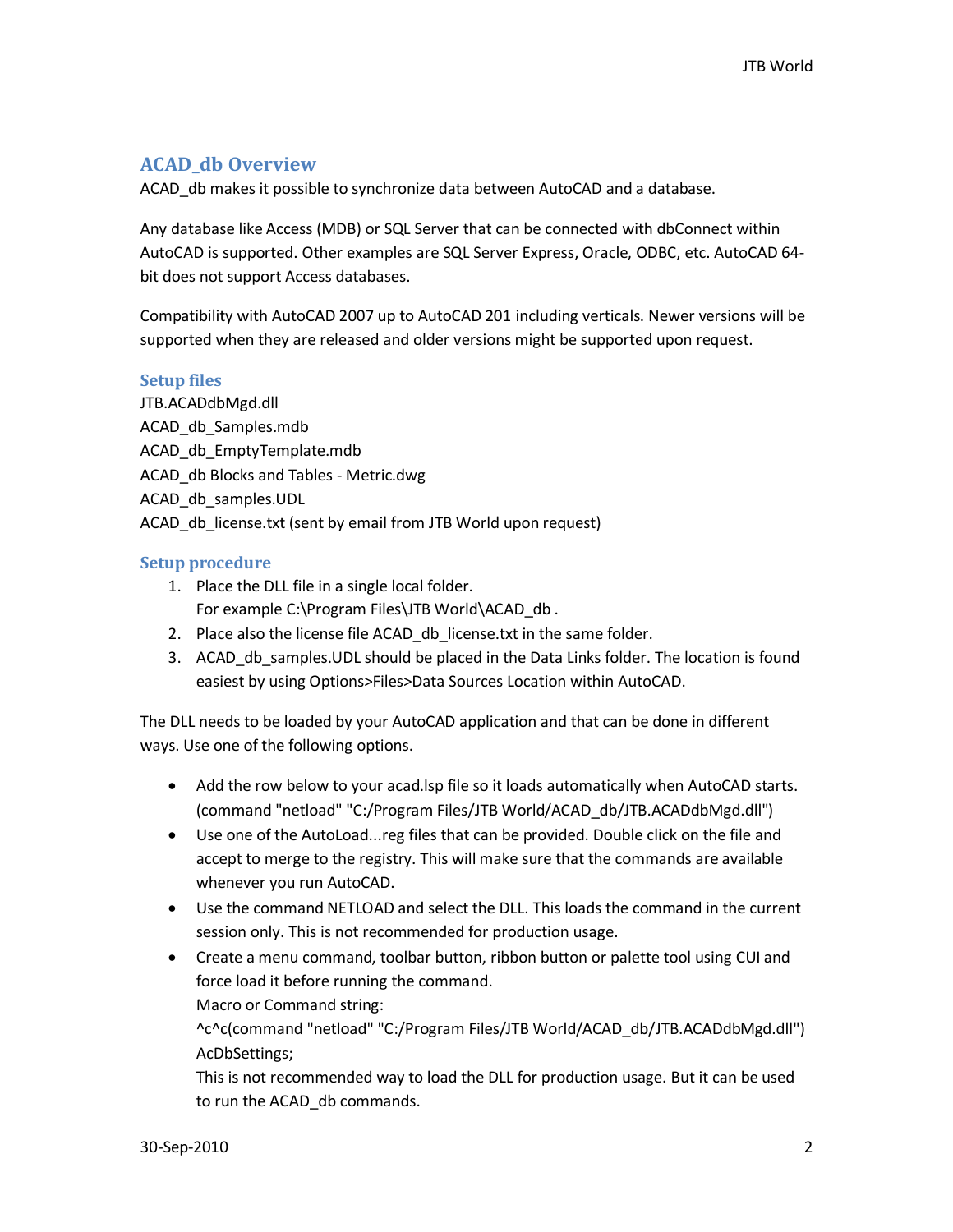Prepare the database that holds information on what block and attributes to synchronize and where.

Make sure there is an UDL file (data source) that points out the location of the main database.

In the CAD program use AcDbSettings command to specify what data source to use as the main database.

Run the AcDbMake command to make new/existing drawing possible to sync.

Now use either just open and save/close the drawing or use any of the commands AcDbOut or AcDbIn to sync information into CAD or out from CAD.

The command line will show full details on if there are any problems and what data has been synchronized.

ACAD db consists of following 3 utilities.

- 1. ACAD db Sync Utility.
- 2. ACAD db Insert Block Utility.
- 3. ACAD\_db Reporting Utility [Runs parallel with above 2 utilities.]

ACAD\_db has following commands.

- **AcDbMake:** Use this command to make new/existing document ACAD\_db compatible. This command save current file name to "JTBW\_Files" table in the database.
- **AcDbOut:** Use this command to force a sync of all existing block attributes **to** database. Creates new record in the database for newly inserted blocks having attributes and create links between block and database record.
- **AcDbIn:** Use this command to force attribute values to get updated **from** database based on sync dir.
- **AcDbInsert:** Use this command to insert blocks based on database information.
- **AcDbInsertBySort:** Same as AcDbInsert but with sorting of the inserted blocks.
- **AcDbStatus:** Use this command to know the number of block with attributes edited in the current session.
- **AcDbSettings:** Se below: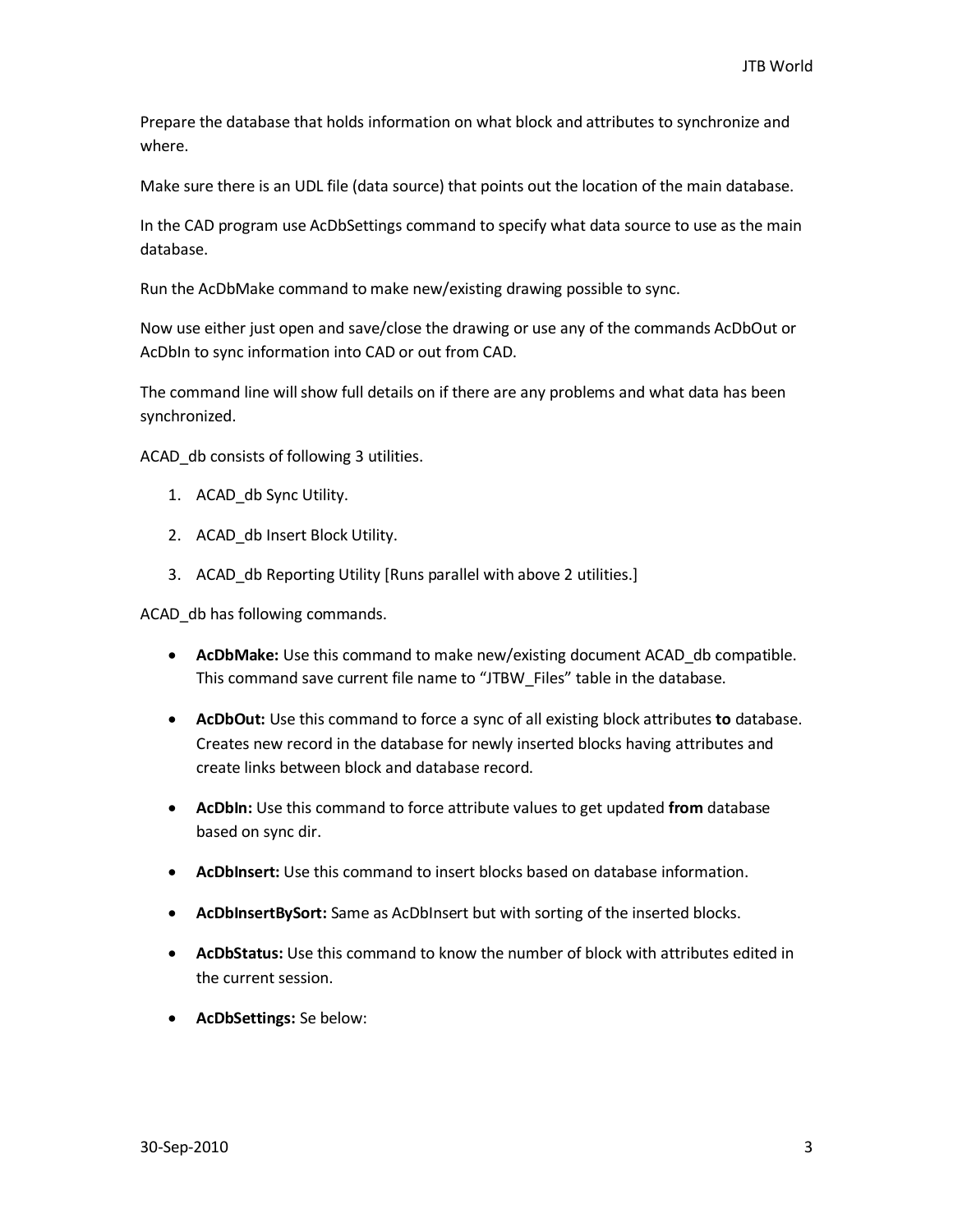## <span id="page-3-0"></span>**AcDbSettings**

Use this command to indicate data source name where mandatory tables are defined and to control whether to sync attribute from database when document is opened next time.

Use either of the following commands:

AcDbSettings -AcDbSettings

This command allows user to specify

- 1) Data source name if you want to change the default "JTBW AttSync".
- 2) Whether to sync attribute from database when drawing is opened next time.

Command **AcDbSettings** allows user to change ACAD\_db settings through GUI.

| <b>ACAD_db Settings</b>                                                   |          |
|---------------------------------------------------------------------------|----------|
| ACAD_db data source                                                       |          |
| Enter new data source name: JTBW_AttSync                                  | Validate |
| V Sync attributes from database when current document is opened next time |          |
|                                                                           | ΩК       |

User can check whether specified new data source is available in the drawing or not using button "Validate". If data source is not available a message box will be displayed to user. To set data source name in dialog box, data source with specified name must be available

Command **-AcDbSettings** allows user to change ACAD\_db settings through command line.

Enter new data source name <JTBW\_AttSync>: JTBW1

Sync on opening this file <1>:

New Data source: JTBW1

This command will not check whether data source is available or not.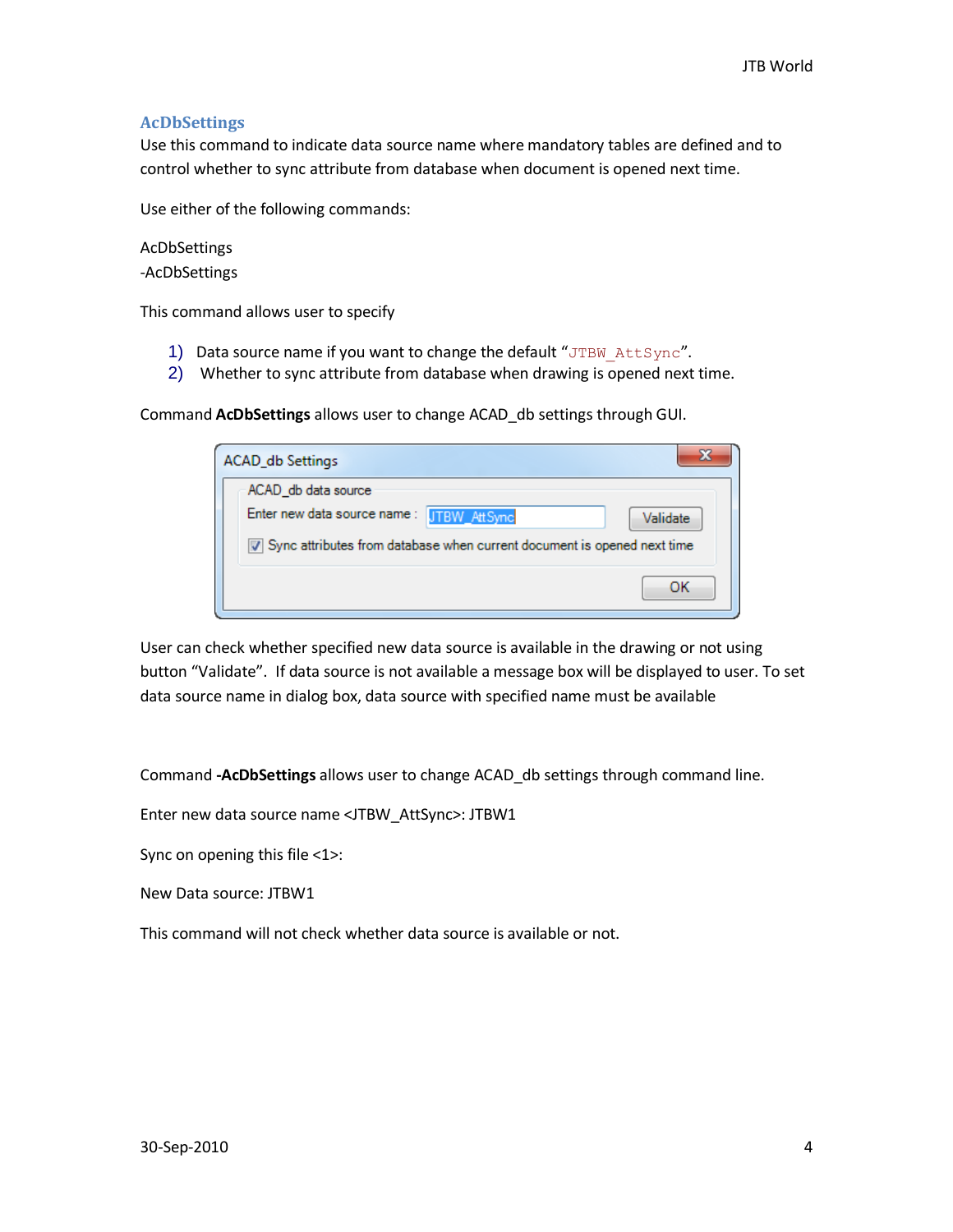## <span id="page-4-0"></span>**Data Source**

Data Sources Location can be found here. This is also the location you need to visit to be able to delete a data source UDL file.

Options - > Files -> Data Sources Location.



Creation and modification of a Data Source can be done via DbConnect command.



Give the Data Source a name.

Specify Provider and Connection for the Data Source.

Modification of a Data Source can be done by double clicking on the UDL file in Windows Explorer.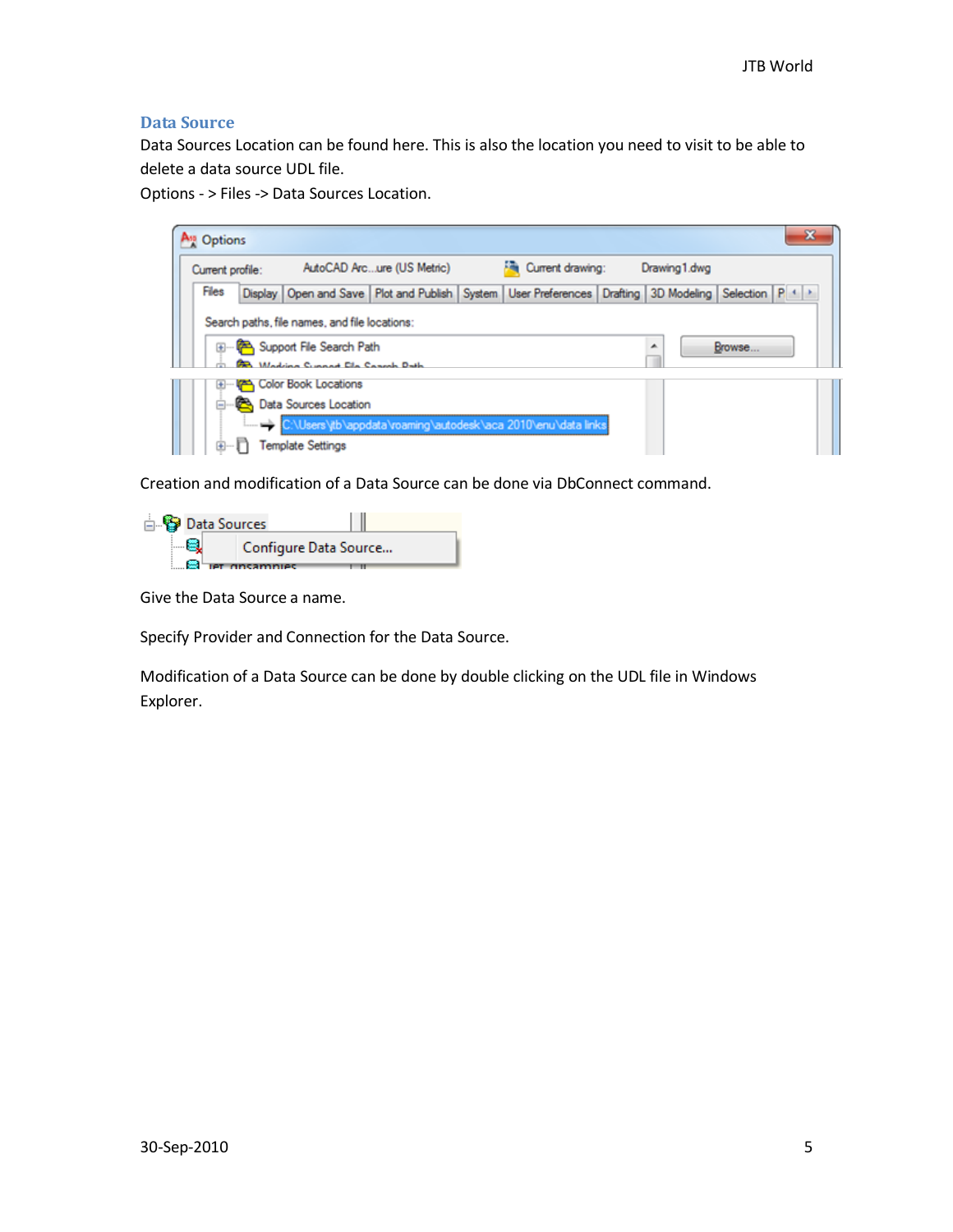## <span id="page-5-0"></span>**Program Events**

ACAD\_db handles following 5 Events. This shows what happens during different events within AutoCAD

## **1. DocumentCreated**

- This event is triggered when a new or existing file is opened.
- ACAD\_db uses this event to sync attribute from database.

## **2. BeginSave**

- This event is triggered when active file is saved.
- ACAD\_db uses this event to sync edited block attribute to database.
- ACAD db creates new records in database for newly inserted blocks with attribute and sync attribute to database.
- ACAD\_db marks -1 in the Handle field of a database record for all deleted block references in the session.

#### **3. SaveComplete**

This event is used to control flags used in the program.

## **4. ObjectModified**

- This event is triggered when an object is modified in the document.
- ACAD\_db uses this event to collect all edited blocks with attribute definitions in the current session.

#### **5. DocumentToBeDestroyed**

- This event triggered when active file is closed.
- This event releases "BeginSave" and ObjectModified events from the document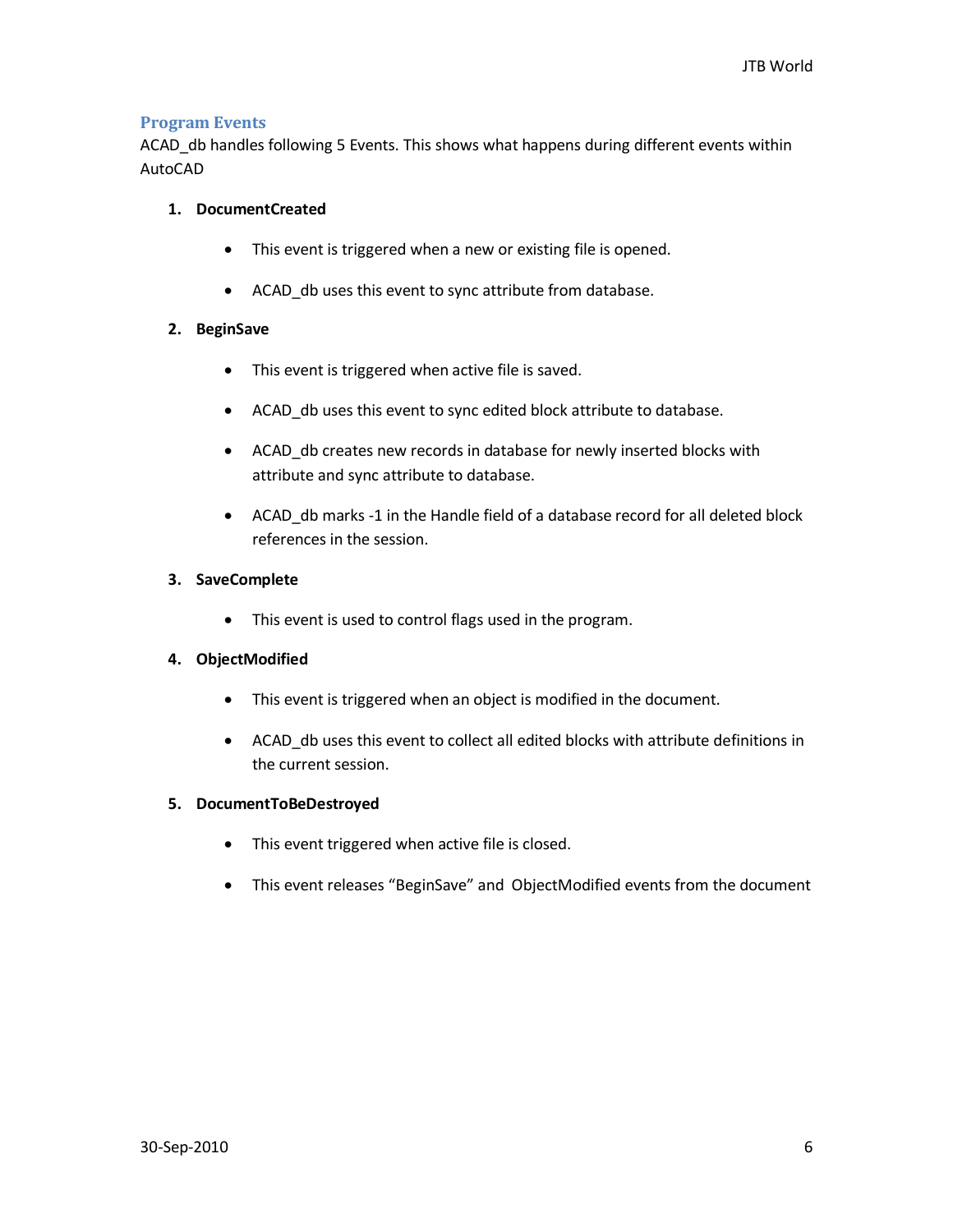## <span id="page-6-0"></span>**ACAD\_db Sync Utility**

1) Program looks for attribute sync details in the table "JTBW\_AttSync".

| JTBW_AttSync |   |             |                |                             |                |    |
|--------------|---|-------------|----------------|-----------------------------|----------------|----|
| AttSyncID    | ÷ | BlockName - | AttributeTag - | <b>DBConnection</b><br>٠    | SyncDir        | ÷. |
|              |   | 1 Window    | SYM.           | JTBW AttSync!Windows!Sym    | TwoWay         |    |
|              |   | 2 Window    | <b>WIDTH</b>   | JTBW AttSync!Windows!Width  | TwoWay         |    |
|              |   | 3 Window    | <b>HEIGHT</b>  | JTBW AttSync!Windows!Height | TwoWav         |    |
|              |   | 4 Window    | <b>STYLE</b>   | JTBW AttSync!Windows!Style  | <b>DBtoDWG</b> |    |
|              |   | 5 Window    | REF#           | JTBW AttSync!Windows!RefNo  | <b>DWGtoDB</b> |    |

2) Program looks for attribute values in the database as per "DBConnection" field in above table.

| Windows |                       |  |                                                               |    |      |                  |  |             |
|---------|-----------------------|--|---------------------------------------------------------------|----|------|------------------|--|-------------|
| $ID -$  | <b>DWG</b>            |  | - Handle - BlockName - Sym - Width - Height - Style - RefNo - |    |      |                  |  |             |
|         | 1 D:\Blocks.dwg 3A5AC |  | Window                                                        | 13 | 1.00 | 1.4 <sub>m</sub> |  | <b>CN14</b> |
|         | 2 D:\Blocks.dwg 3A451 |  | Window                                                        | 2  | 1.00 | 1.4 <sub>m</sub> |  | <b>CN14</b> |
|         | 3 D:\Blocks.dwg 3A438 |  | Window                                                        | 2  | 0.50 | 1.2 <sub>m</sub> |  | <b>CN14</b> |
|         | 4 D:\Blocks.dwg 3A41F |  | Window                                                        | 2  | 0.50 | 1.2 <sub>m</sub> |  | <b>CN14</b> |

3) Program looks for matching handle number of a block in AutoCAD to establish connection between block attribute and database. You can find the Handle by using LIST on any block in AutoCAD. It can be selected or found if you use SELECT or MOVE command and enter (handent "41d78") where 41d78 is the Handle number.

```
BLOCK REFERENCE Layer: "DB - Windows"
         Space: Paper space
        Layout: ISO A1
Handle = 41d78Block Name: "Window"
```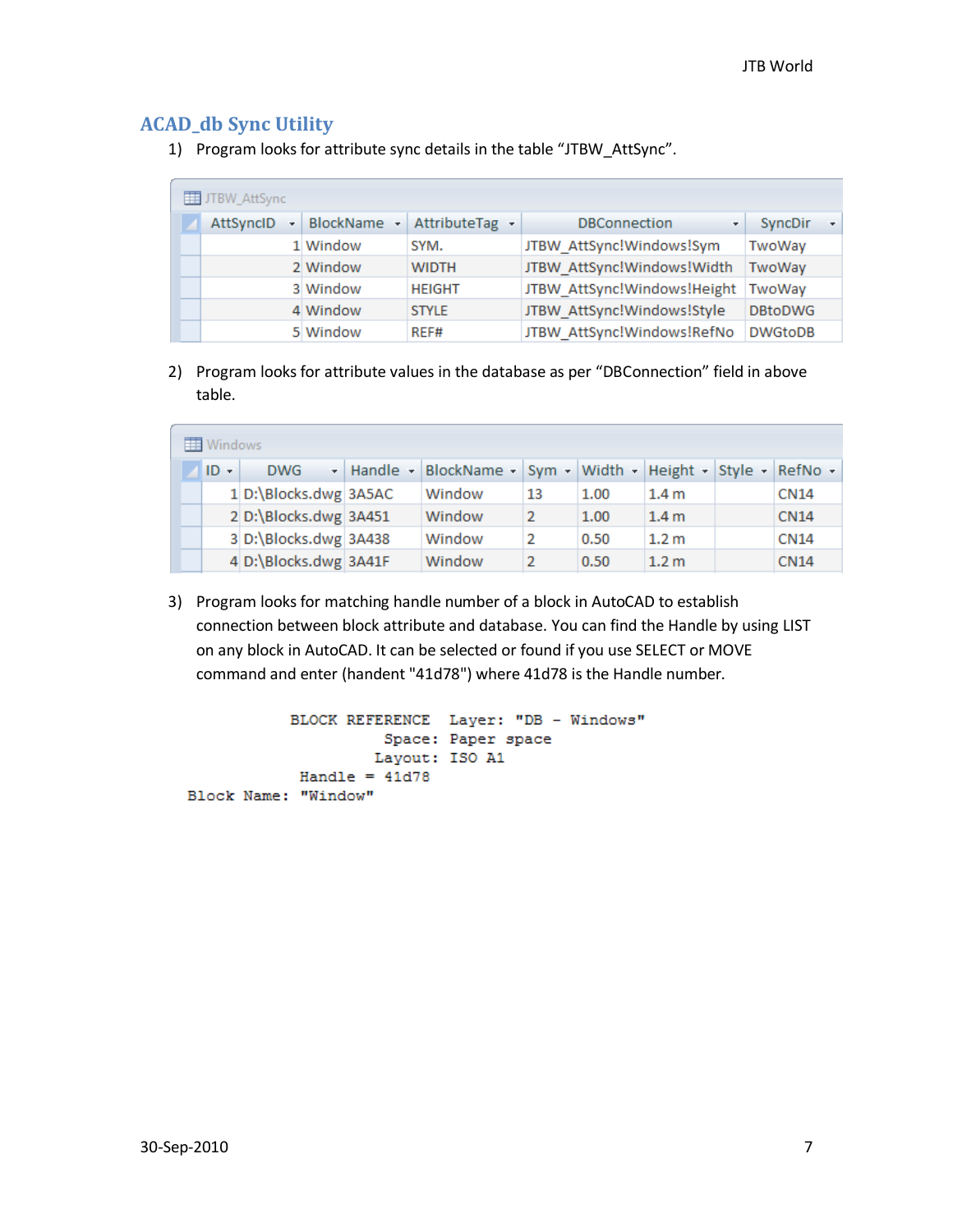## <span id="page-7-0"></span>**AcDbInsert - Insert Block Utility**

Use AcDbInsert command to insert all block records in the database into the current drawing.

This utility will insert all the blocks in the table whose handle numbers are missing.

| Room : Table |                            |                   |               |        |                     |          |
|--------------|----------------------------|-------------------|---------------|--------|---------------------|----------|
| <b>DBID</b>  | <b>DWG</b>                 | Handle            | BlockName     | RoomNo | RoomName            | RoomArea |
|              | 1 F: \Room Example.dwg 1d5 |                   | ROOMID        |        | 5555 Office Room1   | 25       |
|              | 2 F:\Room Example.dwg      | 16                | ROOMID        |        | 202 Office Room2    | 12       |
|              | 3 F:\Room Example.dwg      | 20c               | ROOMID        |        | 203 Office Room3    | 15       |
|              | 4 F:\Room Example.dwg      | 225               | ROOMID        |        | 204 Conference      | 25       |
|              | 5 F:\Room Example.dwg      | 61d               | ROOMID        |        | 777 Home            | 12       |
|              | 6 F:\Room Example.dw       | <b>The Second</b> | OOMID         |        | 105 Cubical         | 8        |
|              | 11 F:\Room Example.dw      |                   | <b>FOOMID</b> |        | 1001 Home4          | 12       |
|              | 12 F:\Room Example.dw      |                   | <b>FOOMID</b> |        | 222 Office          | 15       |
|              | 14 F:\Room Example.dw      |                   | <b>FOOMID</b> |        | 200 Discussion Hall | 12       |
|              | 15 F:\Drawing1.dwg         | 434               | <b>ROOMID</b> | 500    |                     | 12       |
|              | 18 EADroughed dues         | 27R               | <b>DOOMID</b> | En1    |                     | ጎድ       |

Run AcDbInsert command.

- Program searches database for any records having Handle number empty based on block details defined in the table JTBW\_BlockLayer.
- Insert new block per each record.
- Checks on what layer block needs to be inserted in the table "JTBW\_BlockLayer".
- Updates corresponding records with Block Handle number to establish link between block and record.

Note: If layer is not available in the drawing then program creates layer with default properties assigned.

Report generated by AcDbInsert command is made on the command line.

#### **Requirement**:

Block Definition should be available in the drawing file as specified in the field DWGFile of table "JTBW\_BlockLayer".

|        | <b>THE JTBW_BlockLayer: Table</b> |                    |                   |                            |  |  |  |  |  |  |
|--------|-----------------------------------|--------------------|-------------------|----------------------------|--|--|--|--|--|--|
|        |                                   | <b>BlockName</b>   | LayerName         | <b>DWGFile</b>             |  |  |  |  |  |  |
|        |                                   | ROOMID             | <b>ROOMID</b>     | F:\ROOMID.dwg              |  |  |  |  |  |  |
|        |                                   | '비T-AVSY-ATT       | T-AVSY            | F:\T-SERIES-SYMBOLS-AT.dwg |  |  |  |  |  |  |
|        |                                   | 国T-CPTH-CABLE TRAY | T-CPTH-CABLE TRAY | F:\T-SERIES-SYMBOLS-AT.dwg |  |  |  |  |  |  |
|        |                                   | 国 TestMissingBlock | Test              | F:\Missing.dwg             |  |  |  |  |  |  |
| $\ast$ |                                   |                    |                   |                            |  |  |  |  |  |  |

Note:

- 1. File having the block must be available.
- 2. If block name and file name matches then the drawing itself is considered as a block.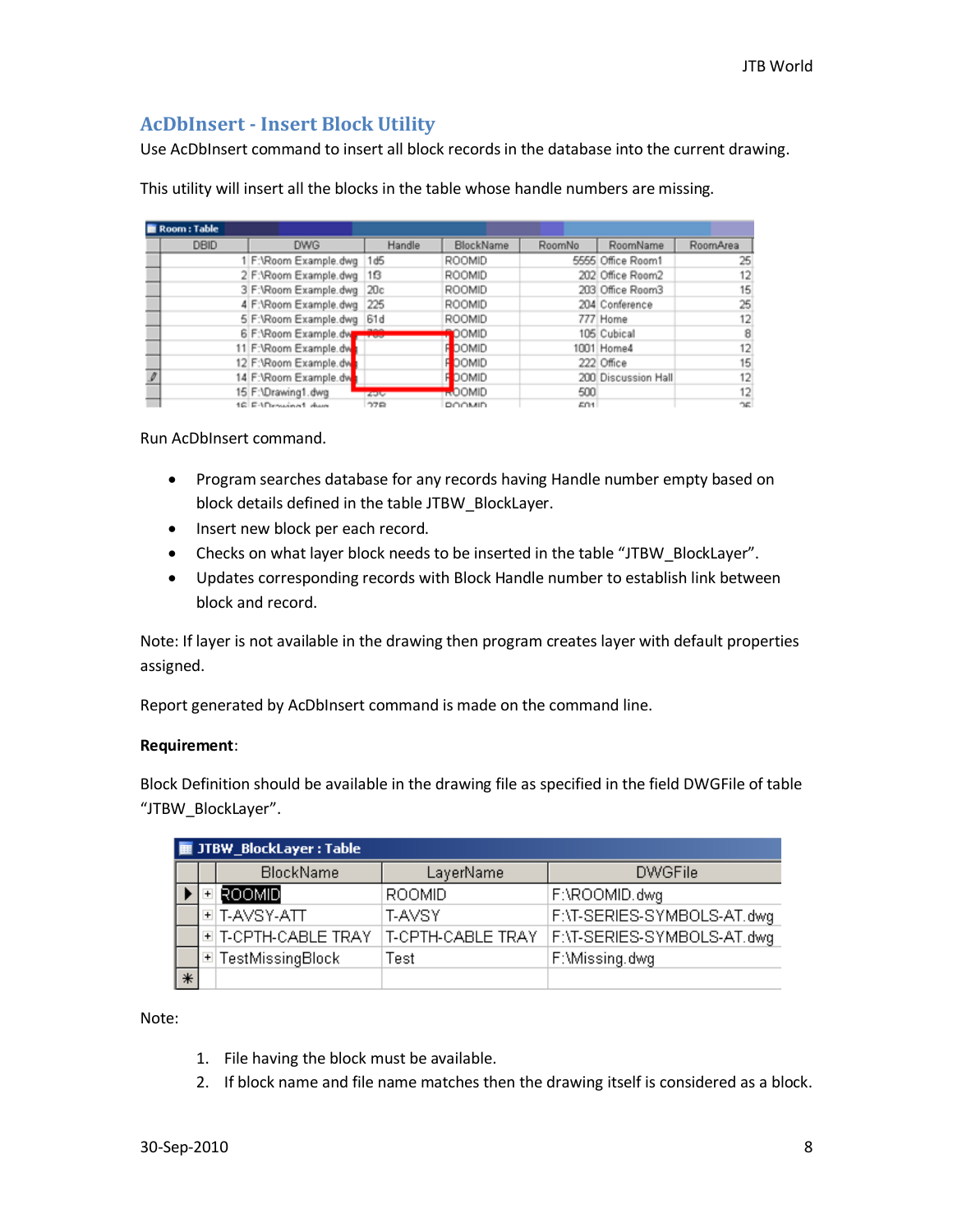## <span id="page-8-0"></span>**AcDbInsertBySort - Insert Block Utility with sorting**

Program flow for the command **AcDbInsertBySort:**

- 1. Gets data source name attached to the drawing.
- 2. Connects to database.
- 3. Checks whether drawing is compatible with the database by verifying whether drawing name is listed in the table "JTBW\_Files".
- 4. Get all block names and its file name from the table "JTBW\_BlockLayer".
- 5. Gets each blocks attribute DB Connection from table "JTBW\_AttSync".
- 6. Collects all block references needs to be inserted into drawing from each block name.
- 7. Sorts collected block information based on MLC [primary key] and RLC [secondary key].
- 8. Inserts block references as per sort order.
- 9. Updates handle of each block references into database to establish link between block reference and database record.

| JtbPrimaryKey          | JtbDataSourceNam | JtbTableName | DBID | <b>DWG</b>       | Handle            | BlockName<br>$\mathcal{L}_{\mathcal{A}}$                      | Label            |  |
|------------------------|------------------|--------------|------|------------------|-------------------|---------------------------------------------------------------|------------------|--|
| I DBID.                | JTBW1            | Example      | 1    | 0:\customization | 1A <sub>6</sub> F | T-AVSY-ATT                                                    | ATT1             |  |
| DBID                   | JTBW1            | Example      | 2    | 0:\customization | 1852              | T-AVSY-ATT                                                    | ATT <sub>2</sub> |  |
| DBID                   | JTBW1            | Example      | 3    | 0:\customization | <b>1AE7</b>       | T-AVSY-ATT                                                    | ATT3             |  |
| DBID                   | JTBW1            | Example      | 4    | 0:\customization | 1A8D              | T-AVSY-ATT                                                    | ATT4             |  |
| DBID                   | JTBW1            | Example      | 5    | 0:\customization | 1AC <sub>9</sub>  | T-AVSY-CLK                                                    | CLK5             |  |
| DBID                   | JTBW1            | Example      | 6    | 0:\customization | 1816              | T-AVSY-CLK                                                    | CLK6             |  |
| DBID                   | JTBW1            | Example      | 7    | 0:\customization | 1B34              | T-AVSY-CLK                                                    | CLK7             |  |
| DBID                   | JTBW1            | Example      | 8    | 0:\customization | 1B <sub>9F</sub>  | T-AVSY-CLK                                                    | CLK8             |  |
| DBID                   | JTBW1            | Example      | 9    | 0:\customization | 1BDB              | T-AVSY-CLK                                                    | CLK9             |  |
| DBID                   | JTBW1            | Example      | 10   | 0:\customization | 1C28              | T-AVSY-CLK                                                    | CLK2             |  |
| DBID                   | JTBW1            | Example      | 11   | 0:\customization | 1093              | T-AVSY-INT                                                    | INT1             |  |
| DBID                   | JTBW1            | Example      | 12   | 0:\customization | 1AAB              | T-AVSY-INT                                                    | INT <sub>2</sub> |  |
| DBID                   | JTBW1            | Example      | 13   | 0:\customization | 1881              | T-AVSY-INT                                                    | INT3             |  |
| DBID                   | JTBW1            | Example      | 14   |                  |                   | O:\customization\Project-024_JTBWorld\Room Example.dwg   INT4 |                  |  |
| DBID                   | JTBW1            | Example      | 15   | 0:\customization | <b>1C0A</b>       | T-AVSY-INT                                                    | INT5             |  |
| DBID                   | JTBW1            | Example      | 16   | 0:\customization | <b>1C46</b>       | T-AVSY-INT                                                    | INT6             |  |
| DBID                   | JTBW1            | Example      | 17   | 0:\customization | <b>1C64</b>       | T-AVSY-INT                                                    | INT7             |  |
| DBID                   | JTBW1            | Example      | 18   | 0:\customization | 1CB1              | T-AVSY-INT                                                    | INT <sub>8</sub> |  |
| DBID                   | JTBW1            | Horn         | 1    | 0:\customization | <b>1A51</b>       | T-AVSY-SPKR-H                                                 | H1               |  |
| DBID                   | JTBW1            | Horn         | 2    | 0:\customization | 1CE <sub>0</sub>  | T-AVSY-SPKR-H                                                 | H <sub>2</sub>   |  |
| $\left  \cdot \right $ |                  |              |      |                  |                   |                                                               |                  |  |

10. Shows a dialog box listing all details of block reference inserted.

Guideline:

- 1. Blocks to be inserted have its name listed in the table "JTBW\_BlockLayer".
- 2. All attributes needs to be synced including MLC & RLC have DB Connection information in the table "JTBW\_AttSync".
- 3. Any table storing attribute values has columns MLC and RLC.
- 4. All attribute values of a block is stored in single table.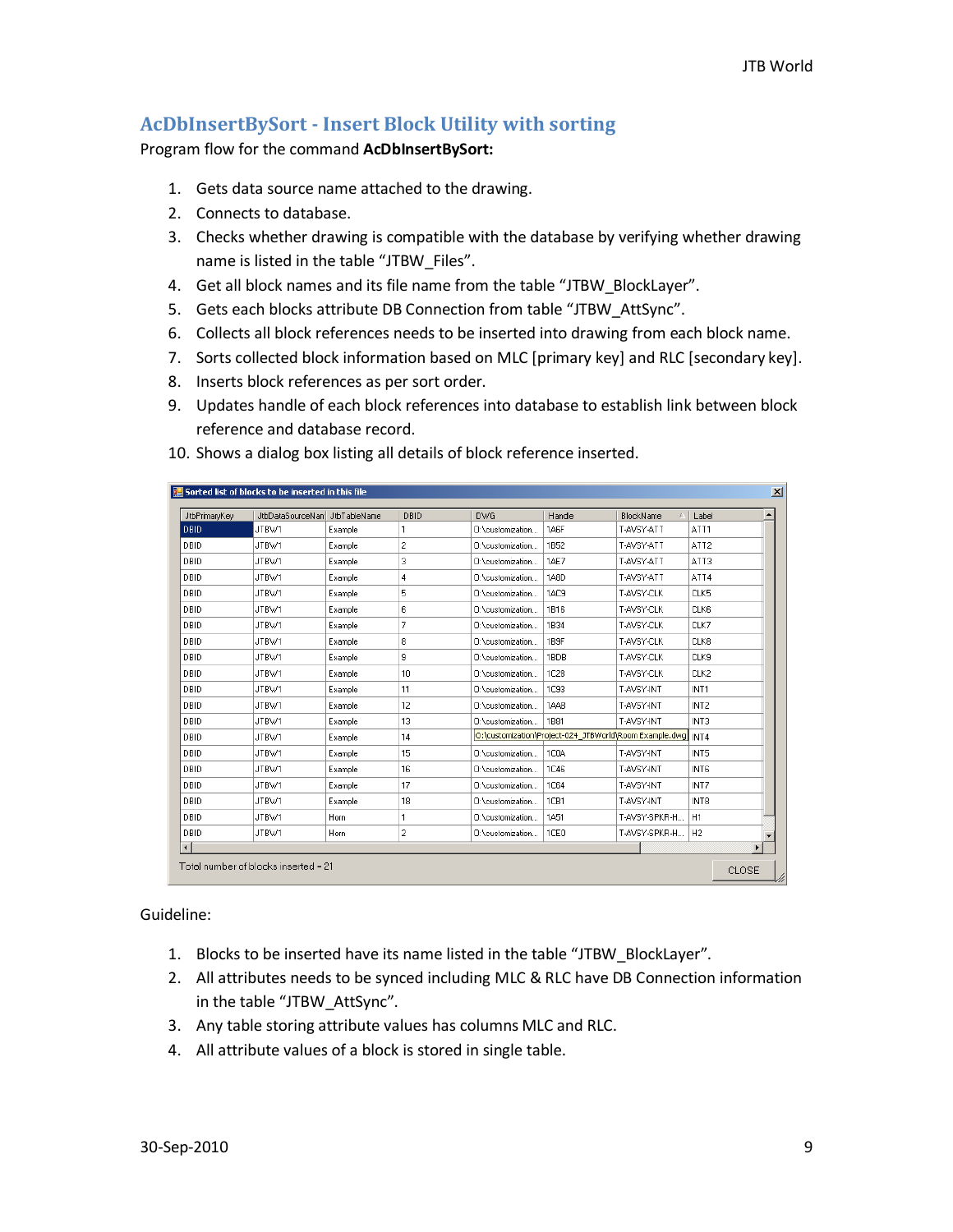## <span id="page-9-0"></span>**Linking block reference to table record manually**

User can establish link between AutoCAD block and database table record manually. Once link is established program starts syncing attributes on opening document and on saving document.

This section explains steps to establish link between block and table record.

This will be a onetime activity for each block

- 1. Insert a new block reference in AutoCAD.
- 2. Check the handle number of this new block reference using list command.
- 3. Open table used to store attribute values.
- 4. Create new or edit record and fill fields DWG [Stores file name], BlockName [Stores name of block], and Handle [Stores handle number of block reference]. Now link has been established between attribute and table record.

Note:

- 1. User can leave other fields in the table empty. On saving the document program stores attributes values from AutoCAD to table records.
- 2. Make sure file name is listed in the table "JTBW\_Files". Use "AcDbMake" to add current document into below table.

| <b>E JTBW_Files</b> : Table |                |                       |  |  |  |  |
|-----------------------------|----------------|-----------------------|--|--|--|--|
|                             | <b>DWGNAME</b> |                       |  |  |  |  |
|                             |                | © F:\Room Example.dwg |  |  |  |  |
|                             |                | © F:\test.dwg         |  |  |  |  |
|                             |                |                       |  |  |  |  |

3. Make sure there is DBConnection details available for each attribute needs to be synced in the table "JTBW\_AttSync". Any missing details will be ignored.

|               | ■ JTBW_AttSync : Table |                  |                  |                            |                   |  |  |  |  |
|---------------|------------------------|------------------|------------------|----------------------------|-------------------|--|--|--|--|
|               | AttSyncID              | <b>BlockName</b> | AttributeTag     | <b>DBConnection</b>        | <b>SyncDir</b>    |  |  |  |  |
|               |                        | 1 ROOMID         | ROOMNO           | JTBW AttSync!Room!RoomNo   | <b>DWGtoDB</b>    |  |  |  |  |
|               |                        | 2 ROOMID         | <b>OCCUPANT</b>  | JTBW AttSync!Room!Occupant | DBtoDWG           |  |  |  |  |
|               |                        | 3 ROOMID         | <b>ROOMAREA</b>  | JTBW AttSync!Room!RoomArea | TwoWay            |  |  |  |  |
| $\mathcal{I}$ |                        | 4 ROOMID         | <b>ITEM NAME</b> | JTBW_AttSync!Room!RoomNAME | $\vert$<br>TwoWay |  |  |  |  |
| $*$           | (AutoNumber)           |                  |                  |                            |                   |  |  |  |  |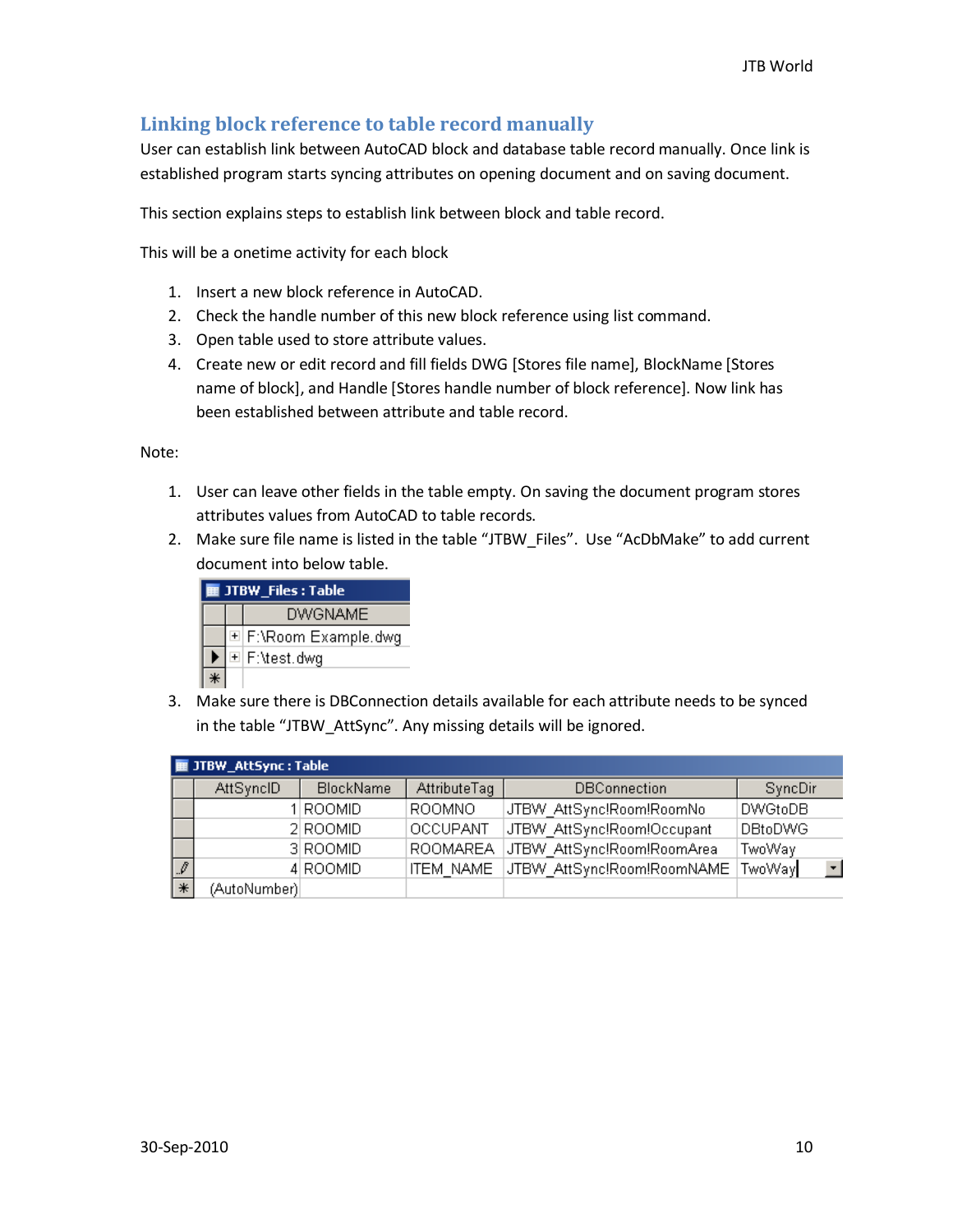## <span id="page-10-0"></span>**Database Tables**

ACAD\_db supports multiple data source / table for a single drawing.

- 1. A master data source which has all mandatory tables defined.
- 2. Multiple data source can be used to store attribute values.

Note: It is suggested to store all attribute values of a block in a single table.

AutoCAD Database Program uses the following tables.

- **JTBW\_Files**[Mandatory]
- **JTBW\_AttSync** [Mandatory]
- **JTBW\_BlockLayer** [Mandatory]
- **JTBW\_SyncDir** [Mandatory]
- Tables that holds attribute data [Mandatory with names defined in JTBW\_AttSync]

#### **1) JTBW\_Files:**

This table stores all file names which has database connection.

| <b>TE JTBW Files : Table</b> |  |                       |  |  |  |
|------------------------------|--|-----------------------|--|--|--|
|                              |  | <b>DWGNAME</b>        |  |  |  |
|                              |  | 페 F:\Room Example.dwg |  |  |  |
|                              |  | © F:\test.dwg         |  |  |  |
|                              |  |                       |  |  |  |

**DWGNAME** is a Text field.

#### **2) JTBW\_AttSync:**

Stores attribute database link details.

|                          | ■ JTBW_AttSync : Table |                  |                  |                            |                               |  |  |  |  |
|--------------------------|------------------------|------------------|------------------|----------------------------|-------------------------------|--|--|--|--|
|                          | AttSyncID              | <b>BlockName</b> | AttributeTag     | <b>DBConnection</b>        | SyncDir                       |  |  |  |  |
|                          |                        | 1 ROOMID         | ROOMNO           | JTBW AttSync!Room!RoomNo   | DWGtoDB                       |  |  |  |  |
|                          |                        | 2 ROOMID         | <b>OCCUPANT</b>  | JTBW AttSync!Room!Occupant | DBtoDWG                       |  |  |  |  |
|                          |                        | 3 ROOMID         | <b>ROOMAREA</b>  | JTBW AttSync!Room!RoomArea | TwoWay                        |  |  |  |  |
| $\overline{\mathscr{I}}$ |                        | 4 ROOMID         | <b>ITEM NAME</b> | JTBW AttSync!Room!RoomNAME | $\vert \cdot \vert$<br>TwoWay |  |  |  |  |
| $\ast$                   | (AutoNumber)           |                  |                  |                            |                               |  |  |  |  |

**AttSyncID** is an Indexed AutoNumber field.

**BlockName**, **AttributeTag**, **DBConnection** and **SyncDir** are Text fields. SyncDir finds its values from the table JTBW\_SyncDir.

**DBConnection** has the following syntax: [Data Source Name]![Database Table]![Database Field]

AttributeTag value and Database Field name doesn't need to be identical.

30-Sep-2010 11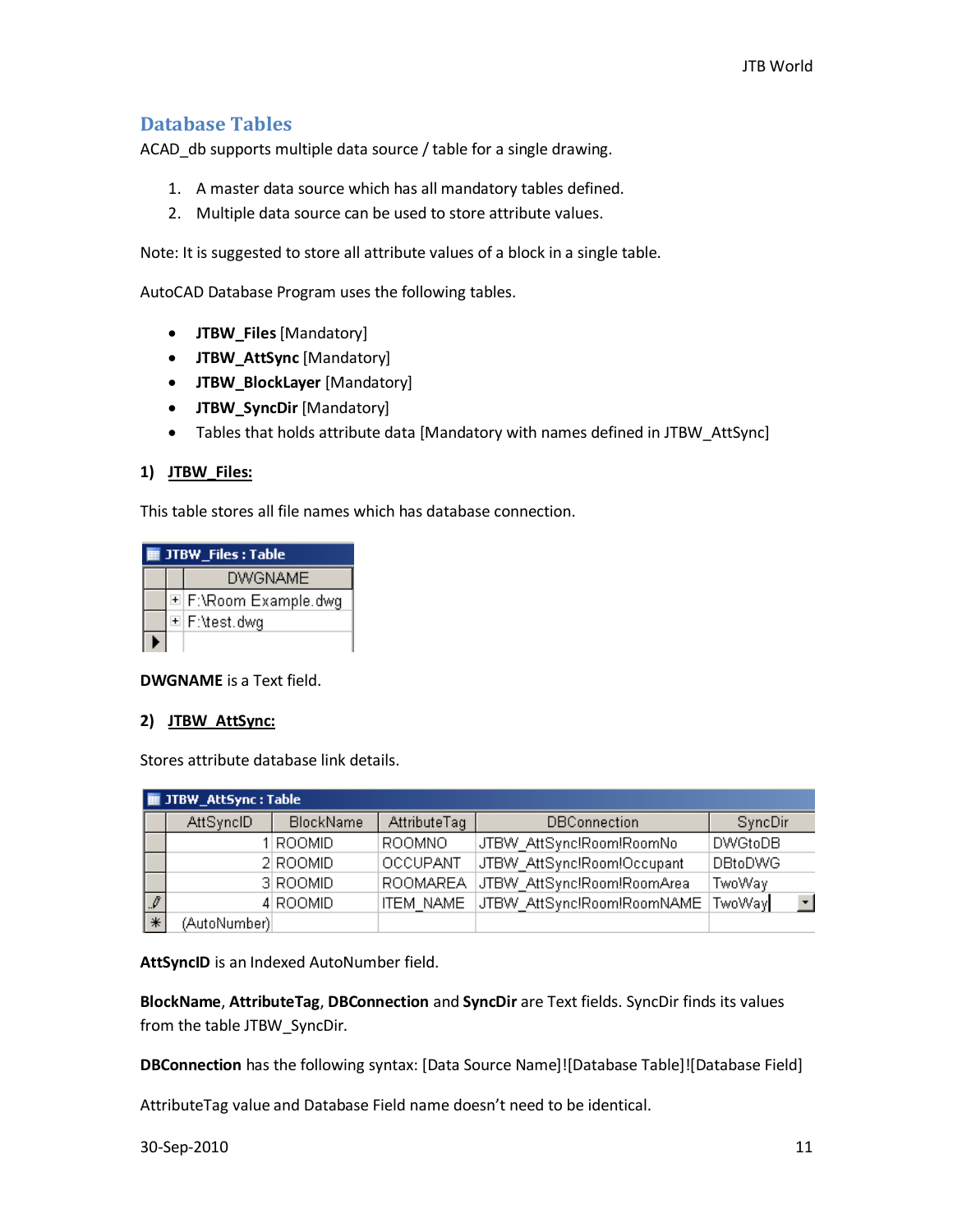## **3) JTBW\_BlockLayer:**

Stores layer information on which block references needs to be inserted. This table does not need to be used for basic sync usage.

|        | <b>E JTBW_BlockLayer: Table</b> |                    |                   |                            |  |  |  |  |  |  |
|--------|---------------------------------|--------------------|-------------------|----------------------------|--|--|--|--|--|--|
|        |                                 | <b>BlockName</b>   | LayerName         | <b>DWGFile</b>             |  |  |  |  |  |  |
|        |                                 | ROOMID             | <b>ROOMID</b>     | F:\ROOMID.dwg              |  |  |  |  |  |  |
|        |                                 | 비T-AVSY-ATT        | T-AVSY            | F:\T-SERIES-SYMBOLS-AT.dwg |  |  |  |  |  |  |
|        |                                 | 페T-CPTH-CABLE TRAY | T-CPTH-CABLE TRAY | F:\T-SERIES-SYMBOLS-AT.dwg |  |  |  |  |  |  |
|        |                                 | 国 TestMissingBlock | Test              | F:\Missing.dwg             |  |  |  |  |  |  |
| $\ast$ |                                 |                    |                   |                            |  |  |  |  |  |  |

**BlockName** (indexed), **LayerName** and **DWGFile** are Text fields.

#### **4) JTBW\_SyncDir:**

| JTBW_SyncDir: Tabl |         |     |                   |
|--------------------|---------|-----|-------------------|
|                    | SyncDir |     |                   |
|                    |         |     | <b>EN</b> DBtoDWG |
|                    |         | $+$ | <b>DWGtoDB</b>    |
|                    |         |     | ⊡  TwoWaγ         |
|                    |         |     |                   |

**SyncDir** (indexed) is a Text field.

These values are mandatory

#### **5) Tables that holds attribute data:**

The name of these tables is up to the user but needs to be specified in the DBConnection field in JTBW\_AttSync table.

The following three fields needs to be added

**DBID** (indexed) AutoNumber Field.

**DWG** - Text Field.

**Handle** - Text Field.

**BlockName** - Text Field.

The other fields are free to specify but the field type must match the value that the attribute can hold. There can be extra fields besides the fields that are linked. Make sure to not use names that are reserved as SQL words like in these examples: [http://msdn.microsoft.com/en](http://msdn.microsoft.com/en-us/library/aa238507(v=sql.80).aspx)[us/library/aa238507\(v=sql.80\).aspx](http://msdn.microsoft.com/en-us/library/aa238507(v=sql.80).aspx)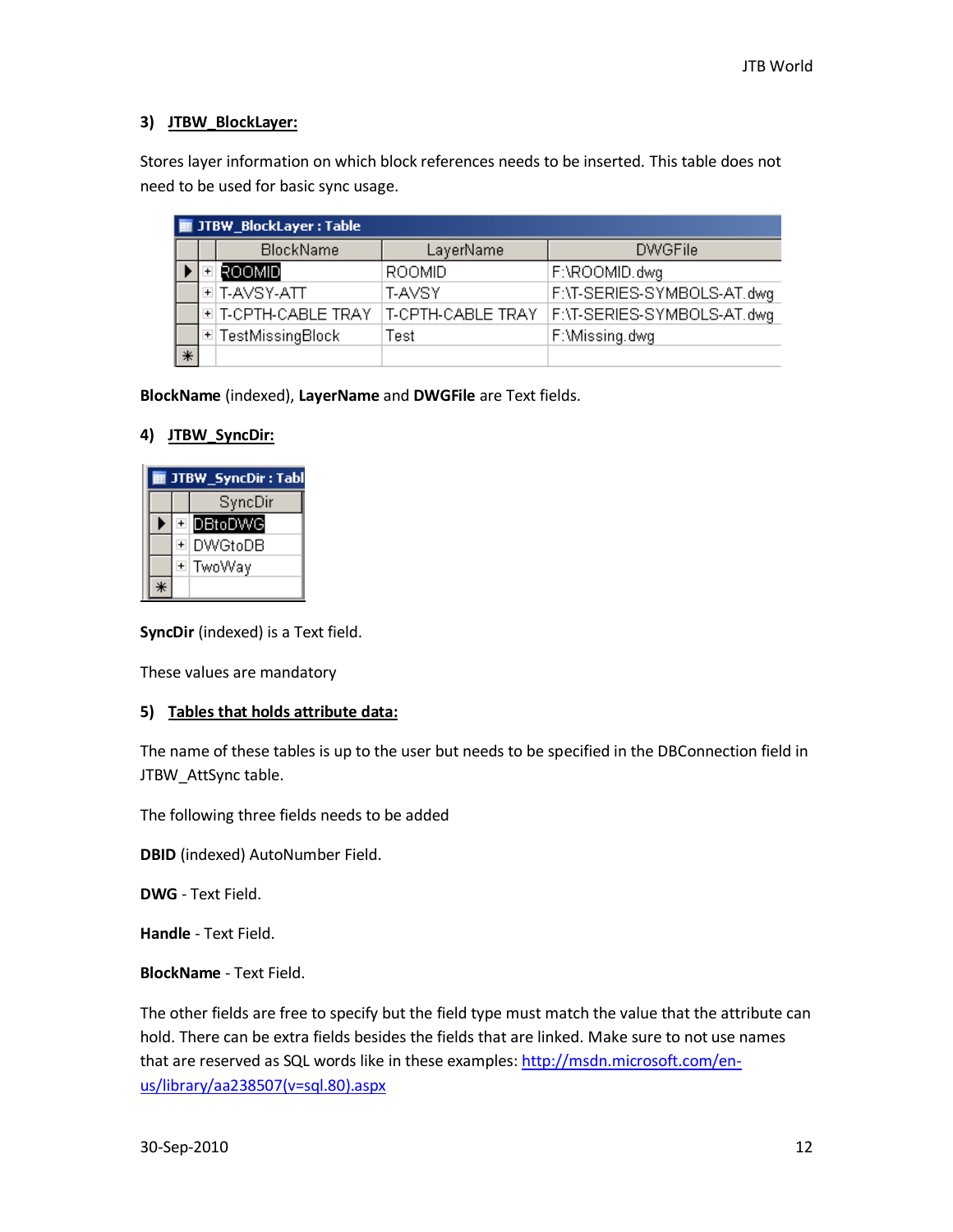## <span id="page-12-0"></span>**Relationships between tables**

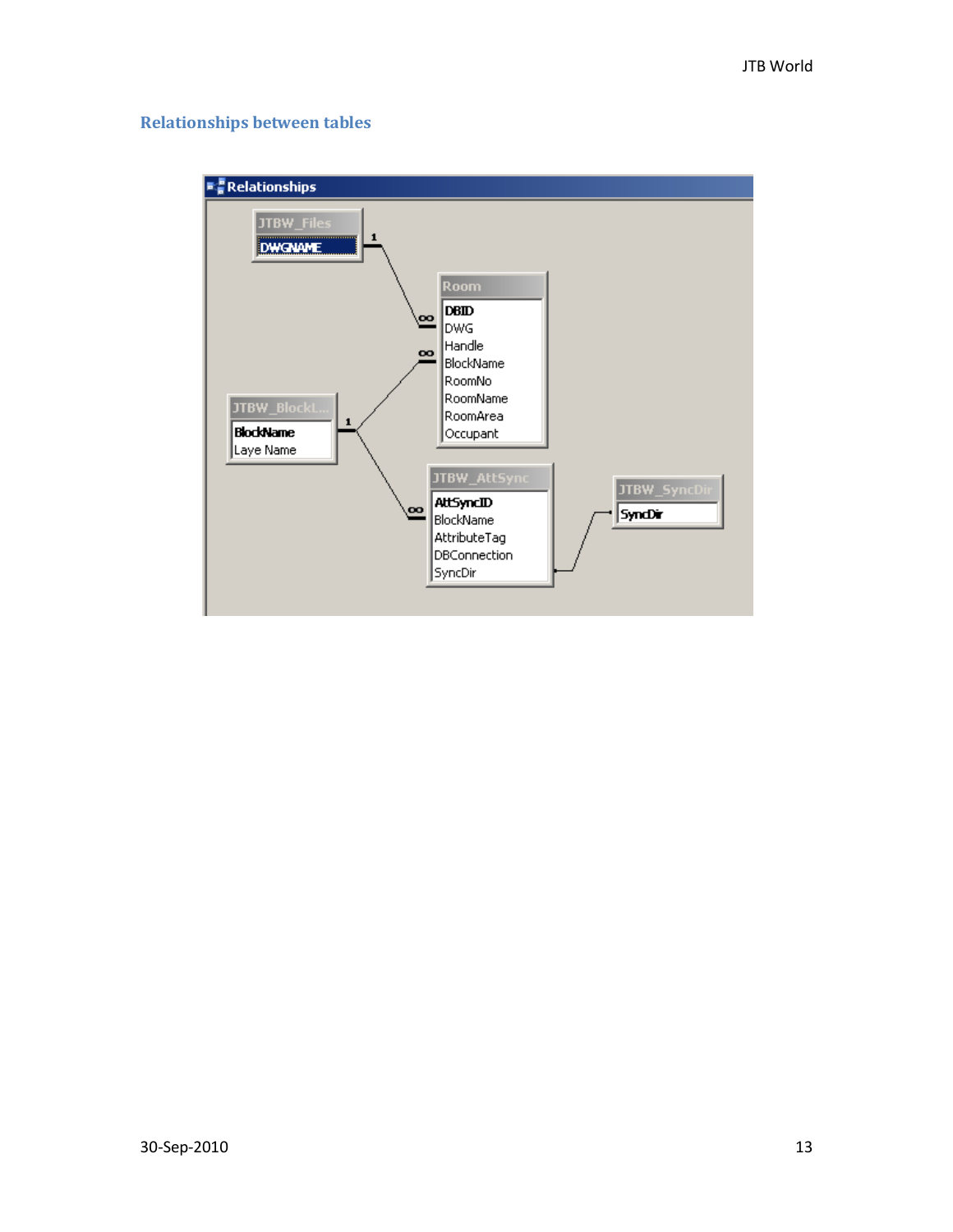## <span id="page-13-0"></span>**ACAD\_db command line echoes and Error Reports**

1) File is opened read only mode:

Command line echo: Document is read only

All ACAD db commands and events are disabled on read only files.

2) File is opened which is not ACAD\_db compatible [Not listed in table JTBW\_Files]

Command line echo: This document is not compatible with database. Use command "AcDbMake" to make this document compatible. Attribute to database sync utility is disabled for this document.

3) Use command "AcDbMake" converts this file to ACAD\_db compatible.

Command line echo: 5 number of block with attributes edited in this session. "Data Source Location" =  $C:\path\Data\ Links$ This file is now compatible with database. Attribute to database sync utility is enabled for this document.

4) File is opened which is ACAD\_db compatible [listed in table JTBW\_Files] and no block definitions are available.

Command line echo: No block definition with attribute is available to sync.

5) File is opened and no block references used in the drawing.

Command line echo: BLOCKNAME1 Reference count 0 BLOCKNAME2 Reference count 0 No block definition with attribute is available to sync.

6) When "AcDbInsert" command used and has no new block records in the table. [No empty handle number in the field "Handle" of table for this file].

Command line echo: BLOCKNAME1 : No missing blocks in database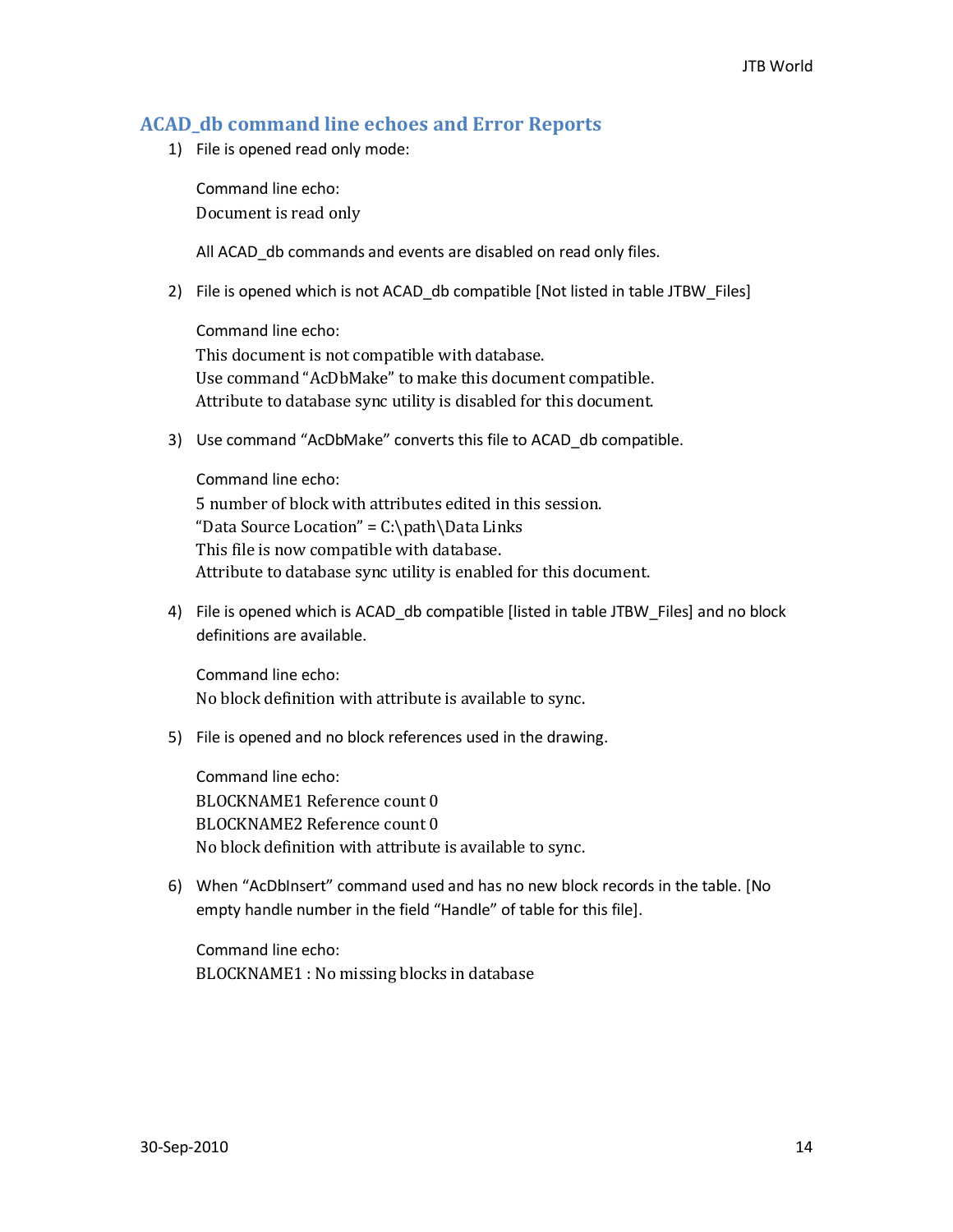7) When "AcDbInsert" command used and has no local block definition and block file name is mentioned incorrectly in the table.

Command line echo: BLOCKNAME1: Block insertion failed. Missing file error: BLOCKNAME1 Specify full file name in the table "JTBW\_BlockLayer", for example : "F:\folder location\library.dwg"

8) When "AcDbInsert" command used and has no local block definition. [Copies definition from external file as specified in table]

Command line echo:  $BLOCKNAME1: block definition added from file = F:\b{block.}dwg$ Block name: BLOCKNAME1, Handle = B45 "Inserted New Reference"

9) When blocks are erased and saved.

Command line echo: Erased block reference BLOCKNAME1 with handle number "A24", "unmarked -1" in database.

10) When block reference inserted into drawing manually.

Command line echo: Totally number of block attribute edited in this session = 1

11) When block reference copied in the drawing.

Command line echo: Total number of block attribute edited in this session = 2

12) When drawing is saved and there are edited block references or new block references inserted.

Command line echo: Attribute to database Sync Started…. Database = f:\mydatabase.mdb : Block Name = BLOCKNAME1 ; Handle = BEB etc…

13) Error : Syntax error in UPDATE statement The reason for this can be that a database field is a reserved SQL word Examples[: http://msdn.microsoft.com/en-us/library/aa238507\(v=sql.80\).aspx](http://msdn.microsoft.com/en-us/library/aa238507(v=sql.80).aspx)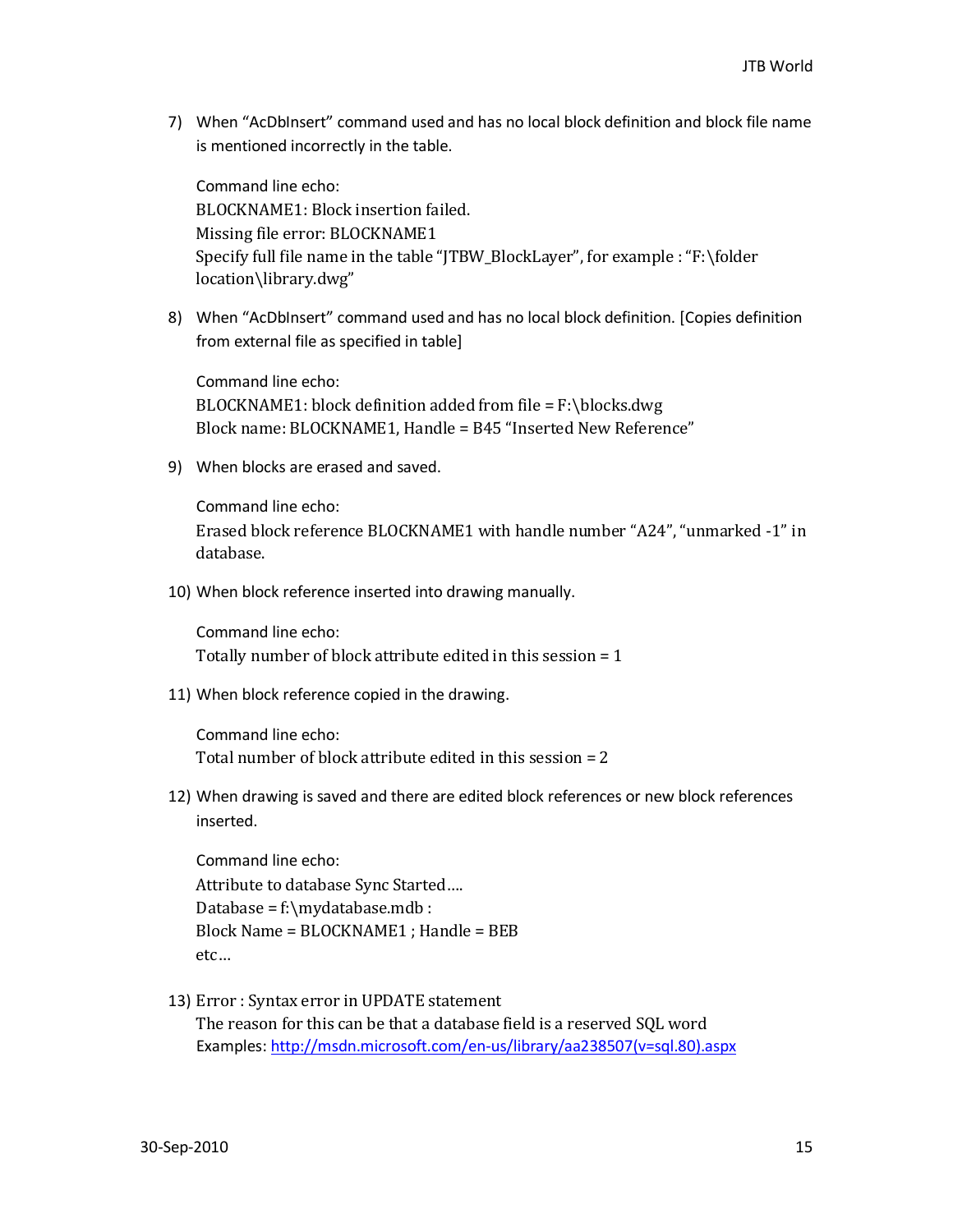## <span id="page-15-0"></span>**Error dialog box messages**

1) When "JTBW\_AttSync" table is missing table.

| AutoCAD Database Program                                                                                                                                                                                                                                                                                                                                                                                                               |
|----------------------------------------------------------------------------------------------------------------------------------------------------------------------------------------------------------------------------------------------------------------------------------------------------------------------------------------------------------------------------------------------------------------------------------------|
| Error In Database: The Microsoft Jet database engine cannot find the input table or query 'JTBW' AttSync', Make<br>sure it exists and that its name is spelled correctly.<br>Check for table "JTBW AttSync" in datasource "JTBW AttSync" has below columns.<br>1) BlockName [Stores block names]<br>2) AttributeTag [Stores Attribute Tag name]<br>3) DBConnection [Stores connection details from where to pick values]<br>4) SyncDir |
| Note: "Database to attribute sync" will not continue.                                                                                                                                                                                                                                                                                                                                                                                  |
| <br>                                                                                                                                                                                                                                                                                                                                                                                                                                   |

.

2) When one of the required columns is missing in "JTBW\_AttSync" table.

| ×<br>AutoCAD Database Program                                                                                                                                                                                                                                                                                                       |
|-------------------------------------------------------------------------------------------------------------------------------------------------------------------------------------------------------------------------------------------------------------------------------------------------------------------------------------|
| Error In Database: No value given for one or more required parameters.<br>Check for table "JTBW_AttSync" in datasource "JTBW_AttSync" has below columns.<br>1) BlockName [Stores block names]<br>2) AttributeTag [Stores Attribute Tag name]<br>3) DBConnection [Stores connection details from where to pick values]<br>4) SyncDir |
| Note: "Database to attribute sync" will not continue.                                                                                                                                                                                                                                                                               |
|                                                                                                                                                                                                                                                                                                                                     |

3) When "JTBW\_Files" table is missing.

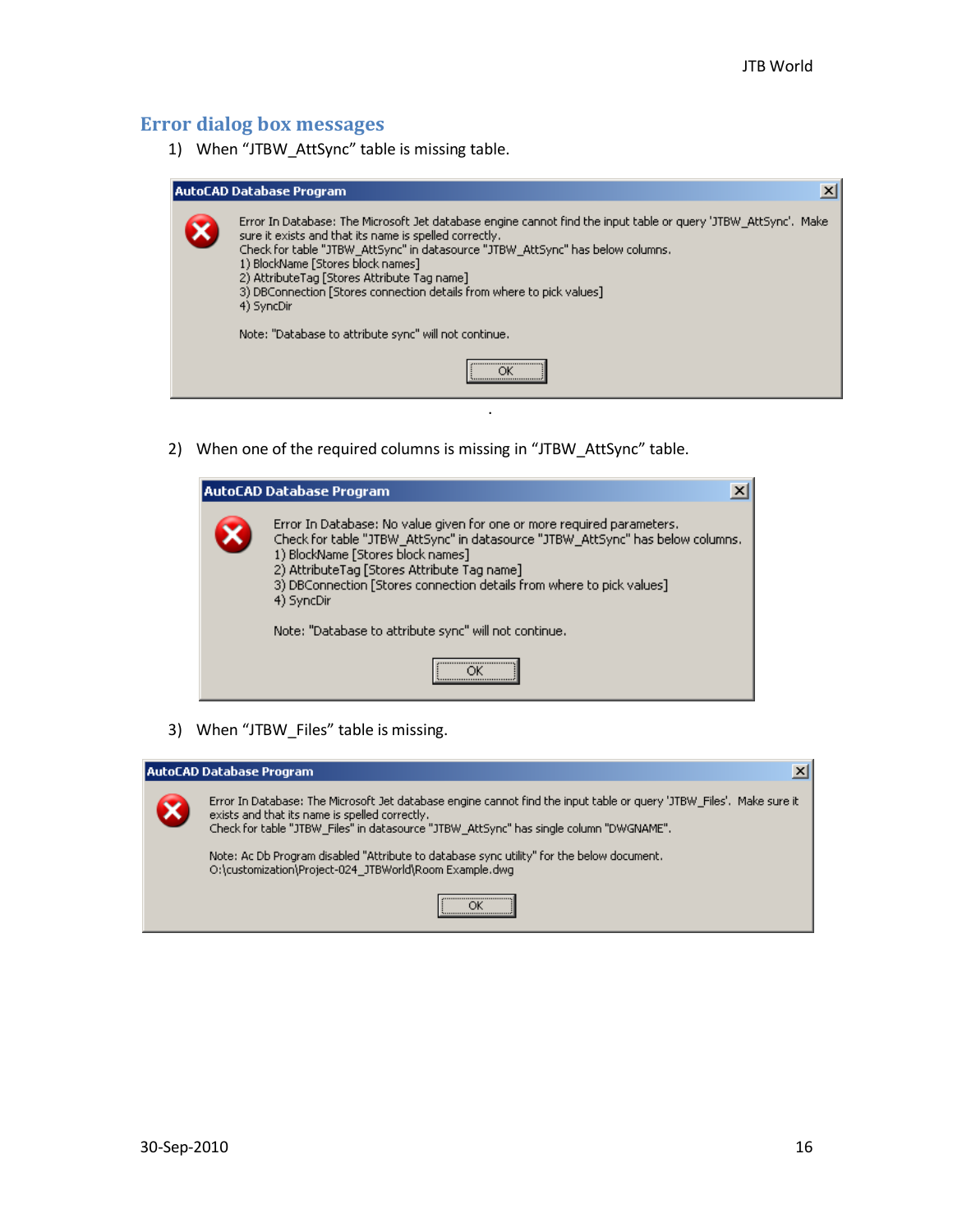4) When required column DWGNAME is missing in "JTBW Files" table.

| AutoCAD Database Program |                                                                                                                                                                  |
|--------------------------|------------------------------------------------------------------------------------------------------------------------------------------------------------------|
|                          | Error In Database: No value given for one or more required parameters.<br>Check for table "JTBW_Files" in datasource "JTBW_AttSync" has single column "DWGNAME". |
|                          | Note: Ac Db Program disabled "Attribute to database sync utility" for the below document.<br>O:\customization\Project-024_JTBWorld\Room Example.dwg              |
|                          |                                                                                                                                                                  |

5) When required column DWGNAME is missing in "JTBW\_ BlockLayer" table.



6) When required column(s) missing in "JTBW\_ BlockLayer" table.



In case of SQL server:

| <b>AutoCAD Database Program</b><br>×                                                                                                                                                                                                                                                                              |
|-------------------------------------------------------------------------------------------------------------------------------------------------------------------------------------------------------------------------------------------------------------------------------------------------------------------|
| Error In Database: Invalid column name 'DWGFile'.<br>Check for table "JTBW BlockLayer" in datasource "JTBW AttSync" has below columns.<br>1) BlockName [Stores block names]<br>2) LayerName [Stores layer name on which block needs to be inserted]<br>3) DWGFile [Stores file name from where to pick the block] |
| Note: "Insert new block utility" will not continue.                                                                                                                                                                                                                                                               |
|                                                                                                                                                                                                                                                                                                                   |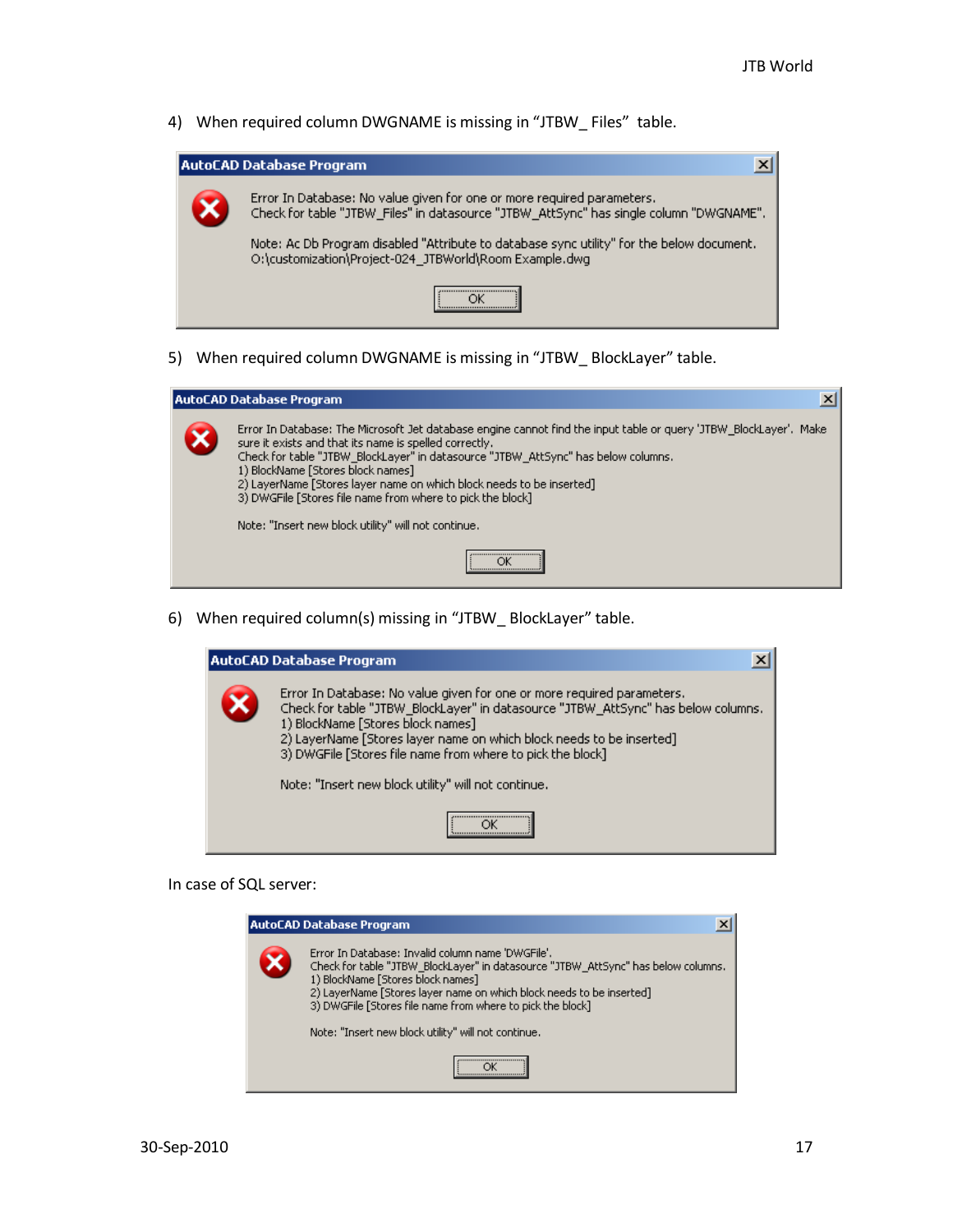7) When required table used to store attribute value is missing in the database.

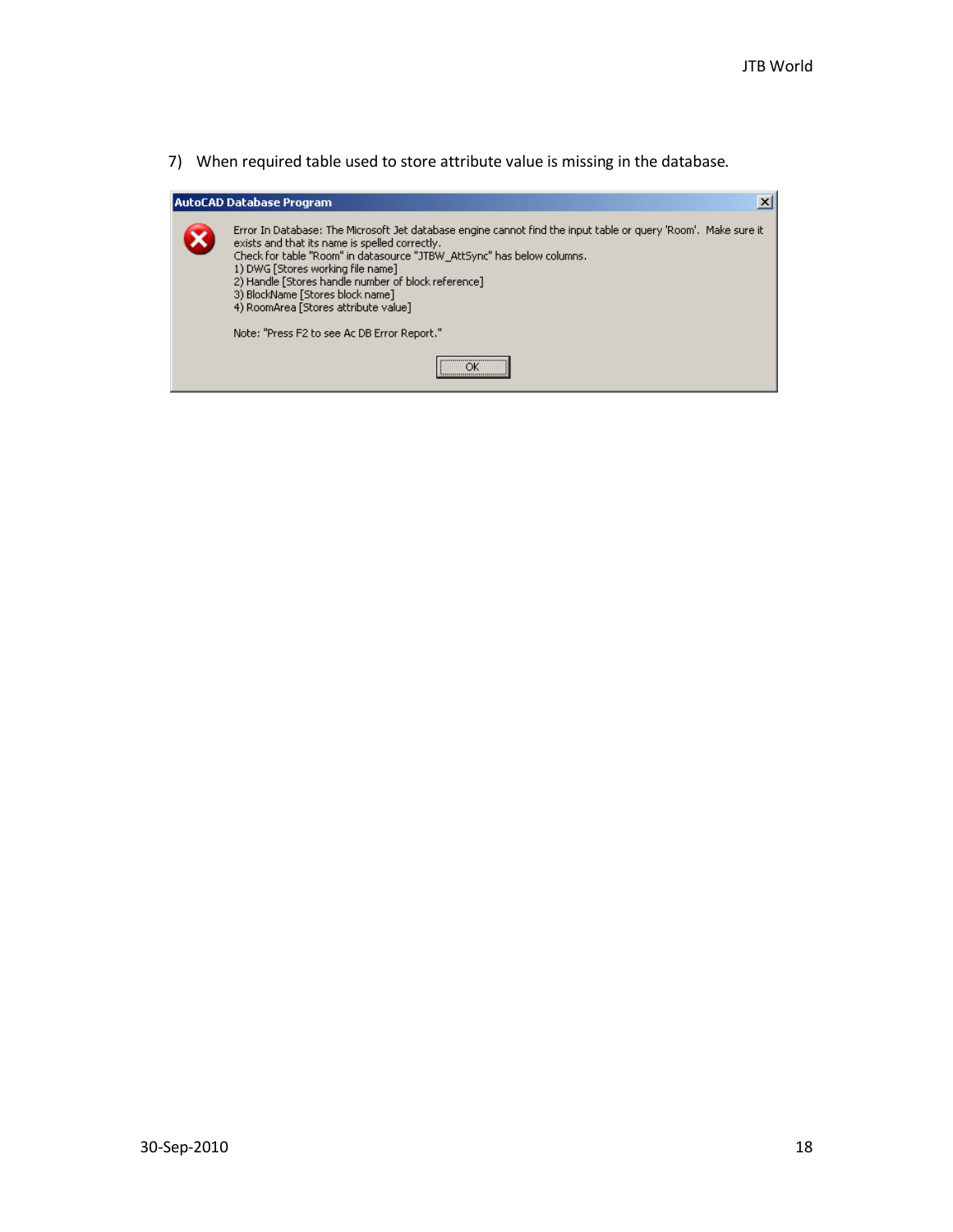## <span id="page-18-0"></span>**Tutorial using SQL Server**

Download the sample database for SQL Server/SQL Server Express. [http://www.jtbworld.com/download/ACAD\\_db\\_SQL.zip](http://www.jtbworld.com/download/ACAD_db_SQL.zip)

Extract the files ACAD\_db\_samples\_SQL.bak and ACAD\_db\_samples.sql to any folder.

ACAD db samples.sql can be used to create a new database from scratch.

ACAD db samples SQL.bak can be used to create a new database with some sample data.

In SQL Server Management Studio right click in the Object Explorer on Databases and select Restore Database…



Give the new database a name and click on the tree dots to select From device.

| Restore Database - ACAD_db_samples |                                                            |                                                                                   | 回<br>$\Box$ |
|------------------------------------|------------------------------------------------------------|-----------------------------------------------------------------------------------|-------------|
| Select a page<br>General<br>R.     | S Script v B Help                                          |                                                                                   |             |
| Options<br>ra.                     | Destination for restore                                    |                                                                                   |             |
|                                    |                                                            | Select or type the name of a new or existing database for your restore operation. |             |
|                                    | To database:                                               | ACAD_db_samples                                                                   |             |
|                                    | To a point in time:                                        | Most recent possible                                                              | $\ldots$    |
|                                    | Source for restore                                         |                                                                                   |             |
|                                    | Specify the source and location of backup sets to restore. |                                                                                   |             |
|                                    | From database:                                             |                                                                                   |             |
|                                    | From device:<br>$\circ$                                    |                                                                                   |             |

Backup media should be File, click on Add and browse for ACAD\_db\_samples\_SQL.bak.

Click on the checkbox in the restore column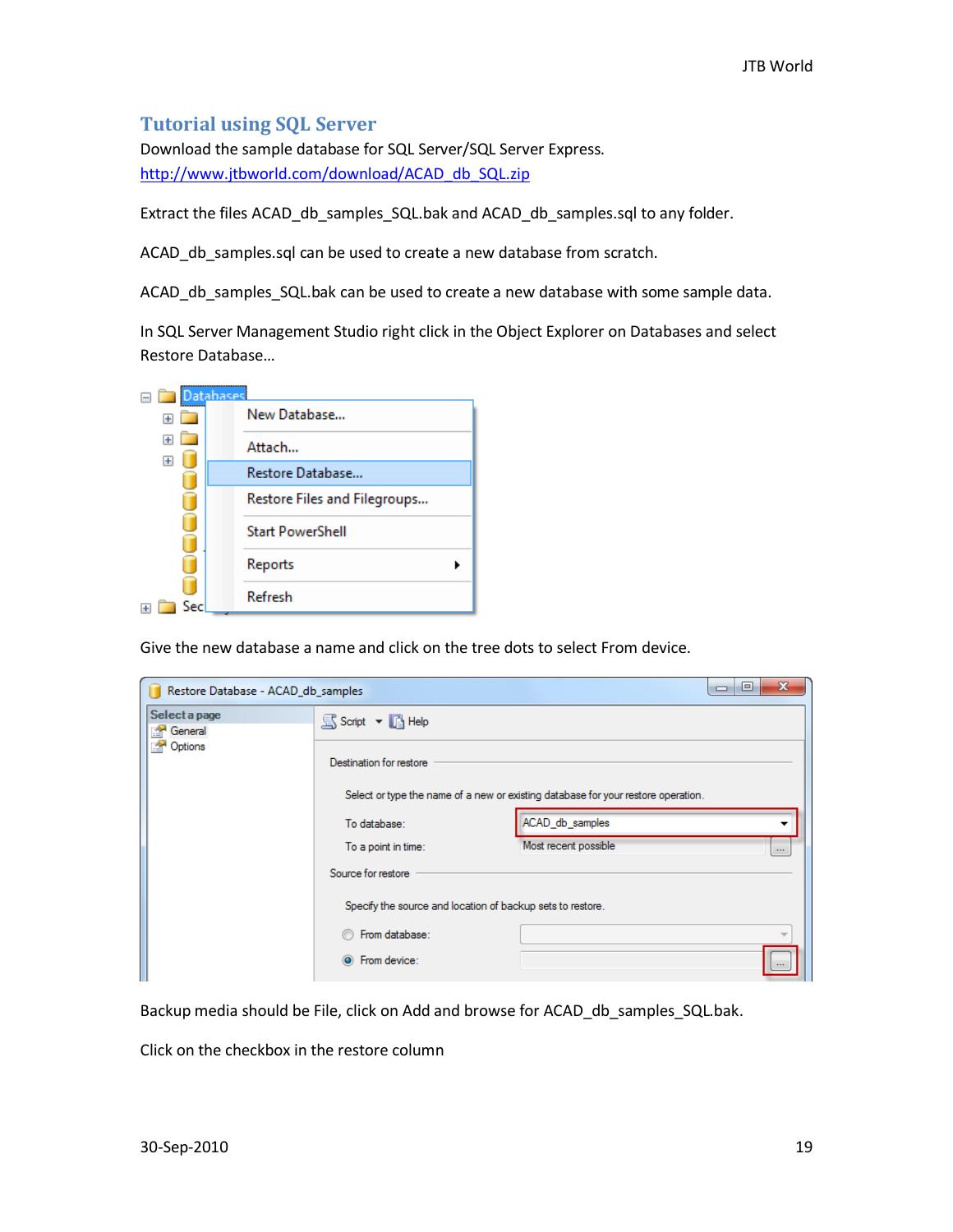|              | Select the backup sets to restore:            |                |      |  |
|--------------|-----------------------------------------------|----------------|------|--|
| Restore Name |                                               | Component Type |      |  |
|              | ACAD db samples-Full Database Backup Database |                | Full |  |

Click on OK to start restoring the database.

In the sample database table JTBW\_AttSync the name of the database source is ACAD\_db\_SQLE.

This means that ACAD\_db\_SQLE.udl must be located in the folder specified in AutoCAD - > Options - > Files -> Data Sources Location.

Here is how to edit the Data Link Properties. Select a provider for SQL Server

| Ж<br><b>Data Link Properties</b>                       |   |  |  |
|--------------------------------------------------------|---|--|--|
| Provider<br>Connection   Advanced   All                |   |  |  |
| Select the data you want to connect to:                |   |  |  |
| OLE DB Provider(s)                                     |   |  |  |
| Microsoft OLE DB Provider for Analysis Services 10.0   |   |  |  |
| Microsoft OLE DB Provider For Data Mining Services     |   |  |  |
| Microsoft OLE DB Provider for Indexing Service         |   |  |  |
| Microsoft OLE DB Provider for ODBC Drivers             |   |  |  |
| Microsoft OLE DB Provider for OLAP Services 8.0        |   |  |  |
| Microsoft OLE DB Provider for Oracle                   |   |  |  |
| Microsoft OLE DB Provider for Search                   | Ξ |  |  |
| Microsoft OLE DB Provider for SQL Server               |   |  |  |
| Microsoft OLE DB Simple Provider<br><b>MSDataShape</b> |   |  |  |
| OLE DB Provider for Microsoft Directory Services       |   |  |  |
| SQL Server Native Client 10.0                          |   |  |  |
|                                                        |   |  |  |
| ш<br>∢                                                 |   |  |  |
|                                                        |   |  |  |
| Next >>                                                |   |  |  |
|                                                        |   |  |  |
|                                                        |   |  |  |
| OK<br>Cancel<br><b>Help</b>                            |   |  |  |

Locate the server name, security settings to log on to the server and the database.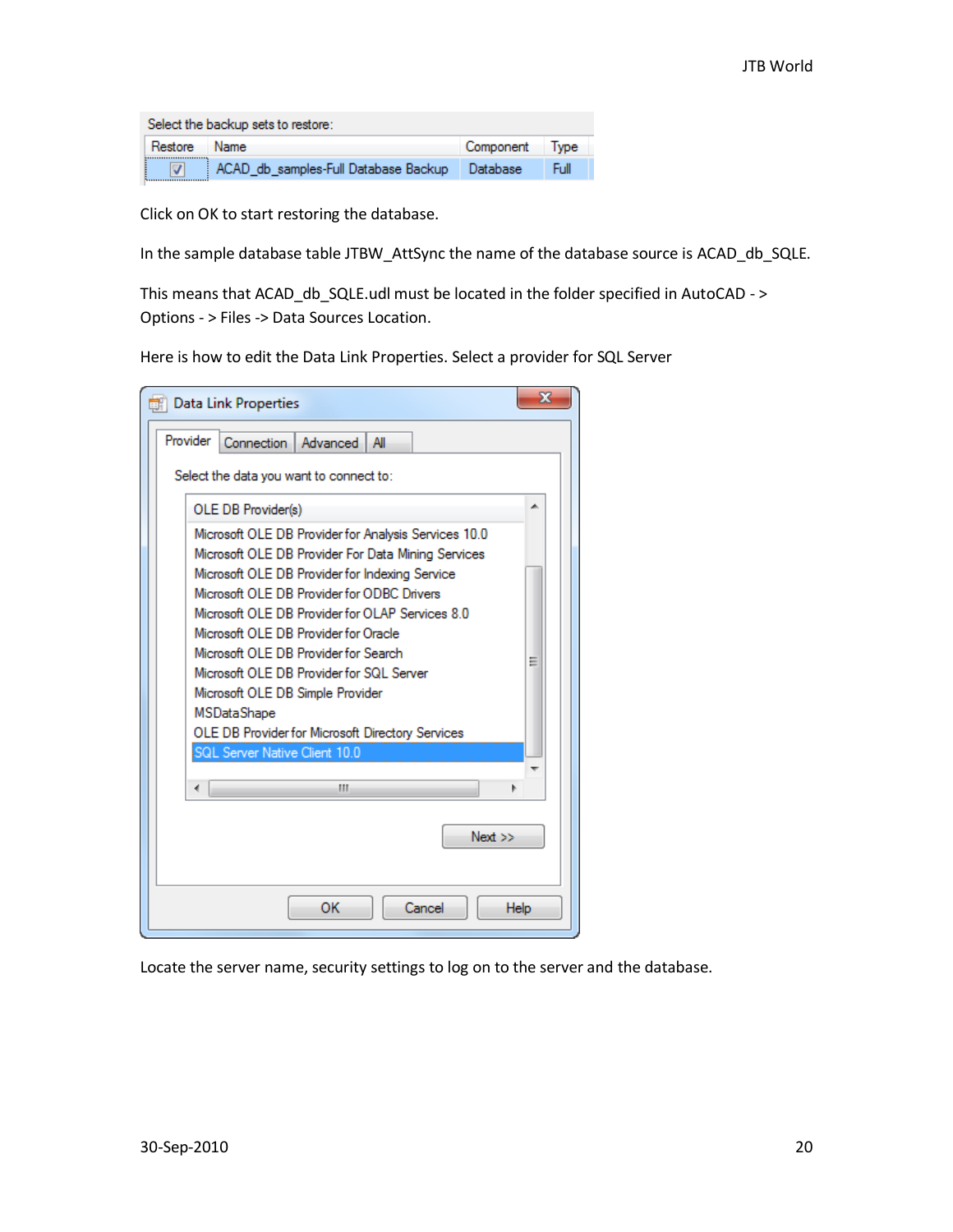| х<br><b>Data Link Properties</b>                                                              |
|-----------------------------------------------------------------------------------------------|
| Connection<br>Advanced<br>Provider<br>All                                                     |
| 1. Select or enter a server name:                                                             |
| PC-HP<br>Refresh                                                                              |
| 2. Enter information to log on to the server:<br><b>O</b> Use Windows NT Integrated security: |
| Server SPN:                                                                                   |
| Use a specific user name and password:                                                        |
| User name:                                                                                    |
| Password:                                                                                     |
| √ Blank password<br>Allow saving password                                                     |
| ACAD_db_samples<br>3. O Select the database:                                                  |
| Attach a database file as a database name:                                                    |
|                                                                                               |
| Using the filename:                                                                           |
| <b>Test Connection</b><br>Change Password                                                     |
| OК<br>Cancel<br>Help                                                                          |

## <span id="page-20-0"></span>**Tips & Tricks**

ACAD\_db is designed to sync AutoCAD attribute values **from database** when drawing is opened and when the command "AcDbIn" is used. In this case if attribute has sync dir "DWGtoDB", then attribute value will not be synced from database and instead shows message to user "Has DB- >DWG Sync restriction".

ACAD\_db is designed to sync database **from AutoCAD** attribute values when document is saved [Only edited or newly inserted blocks with attribute] or when command "AcDbOut" [All blocks with attribute] is used. In this case if attribute has sync dir "DBtoDWG" then attribute value will be not be synced from database and instead shows message to user "Has DWG->DB Sync restriction".

"When drawing is opened ACAD\_db checks whether it is compatible by checking whether drawing full name is listed in the table "JTBW\_Files". If drawing is compatible and not read only it attaches events to the drawing. Hence all commands and events will start to work.